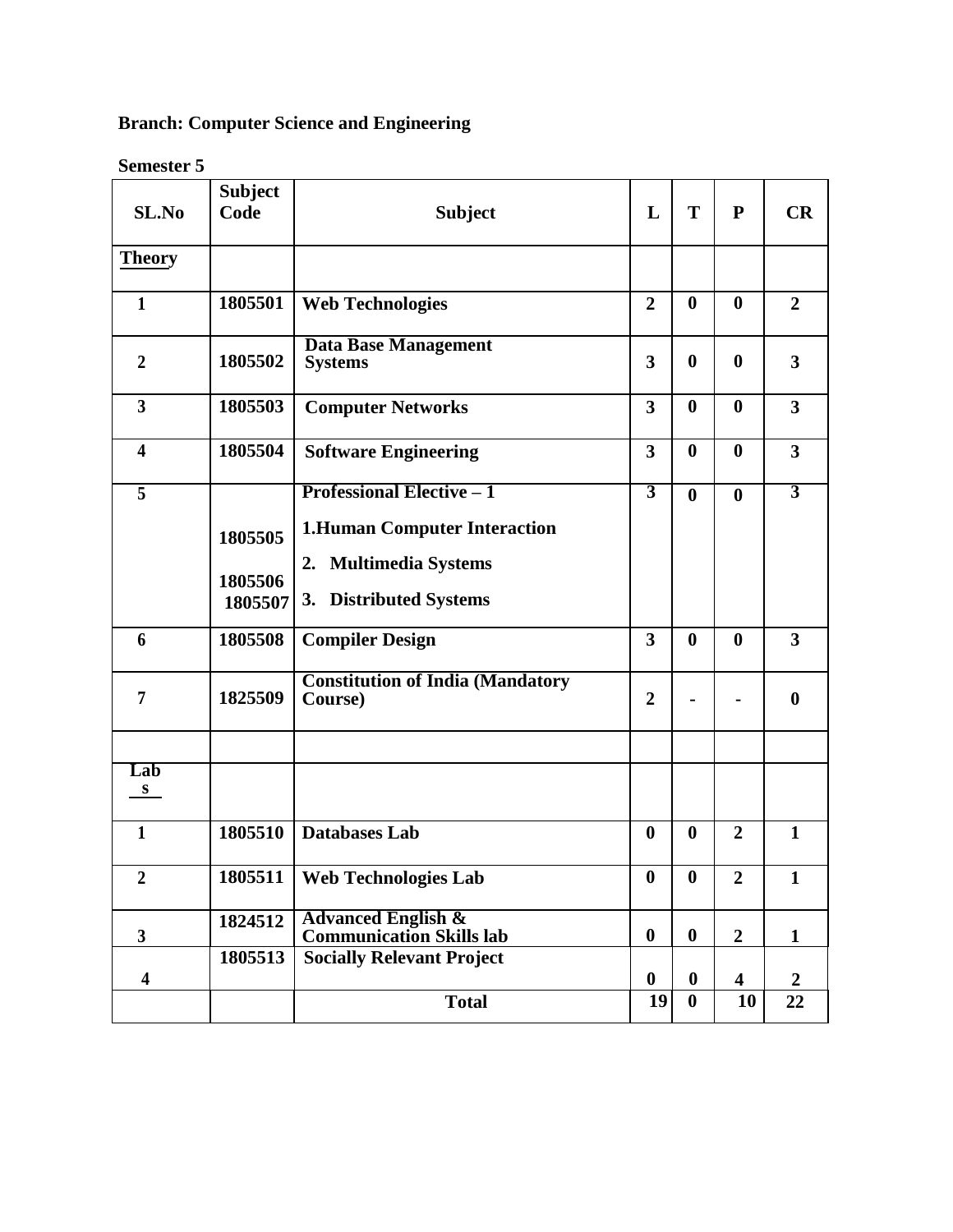| <b>Course Title</b>       |                                                                                               | <b>WEB TECHNOLOGIES</b> |                   |                                |                | <b>B.Tech CSE V Sem (R18)</b>                             |                      |              |  |  |
|---------------------------|-----------------------------------------------------------------------------------------------|-------------------------|-------------------|--------------------------------|----------------|-----------------------------------------------------------|----------------------|--------------|--|--|
| <b>Course Code</b>        | Category                                                                                      |                         | <b>Hours/Week</b> |                                | <b>Credits</b> |                                                           | <b>Maximum Marks</b> |              |  |  |
| 1805501                   | PJ                                                                                            | $\mathbf{L}$            | T                 | P                              | $\mathbf C$    | <b>Continuous</b><br><b>Internal</b><br><b>Assessment</b> | End<br><b>Exams</b>  | <b>Total</b> |  |  |
|                           |                                                                                               | $\overline{2}$          | $\Omega$          | $\Omega$                       | $\overline{2}$ | 30                                                        | 70                   | 100          |  |  |
|                           | <b>Mid Exam Duration: 2 Hours</b>                                                             |                         |                   | <b>End Exam Duration: 3Hrs</b> |                |                                                           |                      |              |  |  |
|                           | <b>Course Objectives:</b>                                                                     |                         |                   |                                |                |                                                           |                      |              |  |  |
|                           | To learn the basic web concepts and Internet protocols.                                       |                         |                   |                                |                |                                                           |                      |              |  |  |
| $\bullet$                 | To introduce client side scripting with Java script and HTML.                                 |                         |                   |                                |                |                                                           |                      |              |  |  |
| $\bullet$                 | To introduce server side programming with PHP.                                                |                         |                   |                                |                |                                                           |                      |              |  |  |
|                           | <b>Course Outcomes:</b> On successful completion of this course, the students will be able to |                         |                   |                                |                |                                                           |                      |              |  |  |
| CO <sub>1</sub>           | Define web server and installations of various web servers.                                   |                         |                   |                                |                |                                                           |                      |              |  |  |
| CO <sub>2</sub><br>pages. | Understand the scripting languages HTML, CSS, Java Script and create static web               |                         |                   |                                |                |                                                           |                      |              |  |  |
| CO <sub>3</sub>           | Interpret the server side scripting PHP and create dynamic web pages.                         |                         |                   |                                |                |                                                           |                      |              |  |  |
| CO <sub>4</sub>           | Outline the advanced concepts of PHP and design web pages to authenticate users.              |                         |                   |                                |                |                                                           |                      |              |  |  |
| CO <sub>5</sub>           | Develop server side programs using PHP and accessing database through PHP.                    |                         |                   |                                |                |                                                           |                      |              |  |  |

Introduction to Web Technologies: Introduction to Web servers like Apache1.1,IIS XAMPP(Bundle Server), WAMP(Bundle Server), Handling HTTP Request and Response, installations of above servers.

# **UNIT-II**

**HTML Common tags:** List, Tables, images, forms, Frames; Cascading Style sheets;

**Introduction to Java Script:** Introduction to Java Scripts, Objects in Java Script, Dynamic HTML with Java Script.

# **UNIT-III**

**Overview of PHP Data types and Concepts:** Variables and data types, Operators, Expressions and Statements, Strings, Arrays and Functions.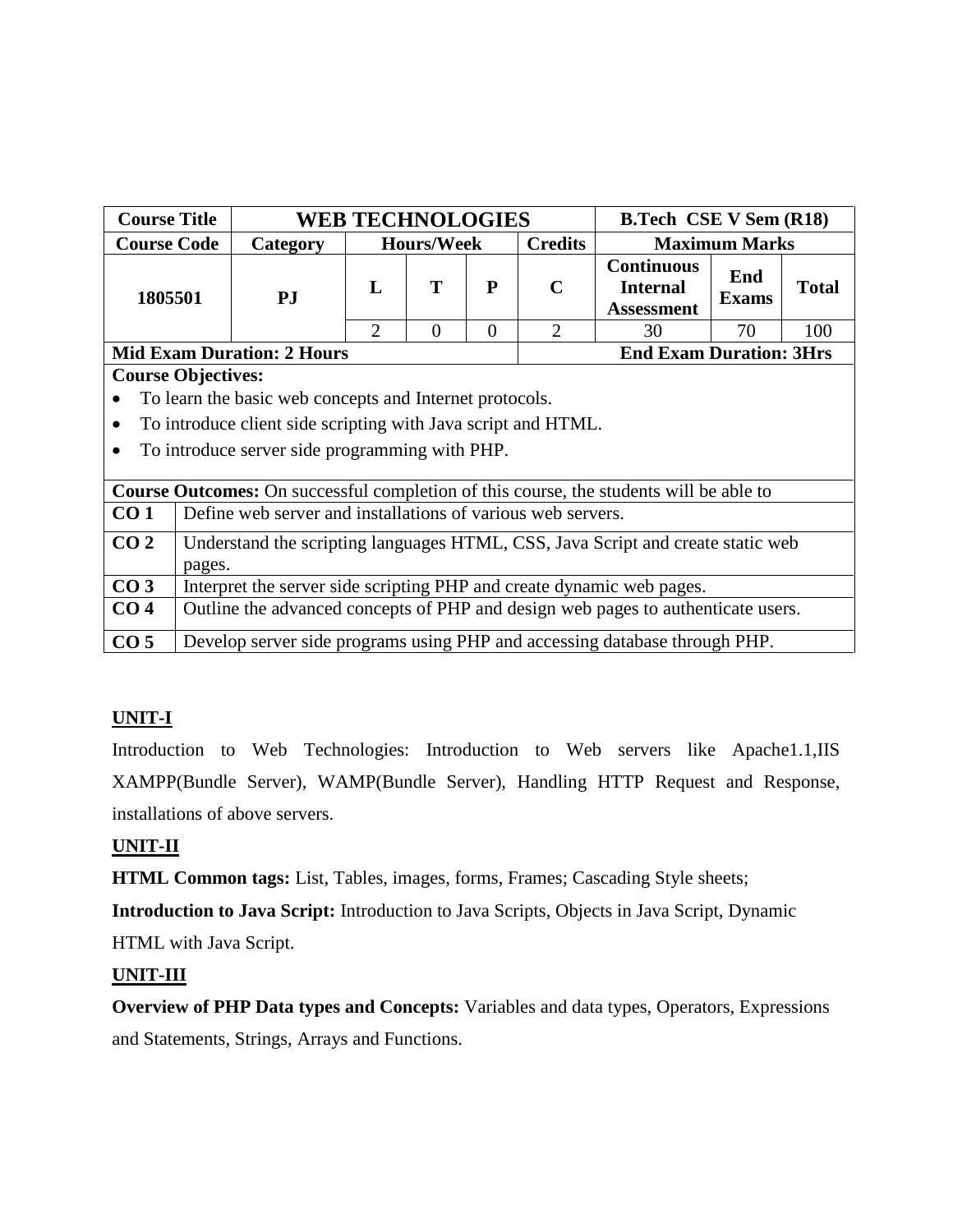**Overview of Classes, Objects, and Interfaces:** Creating instances using Constructors, Controlling access to class members, Extending classes, Abstract classes and methods, using interfaces, Using class destructors, File Handling and Using Exceptions.

### **UNIT-IV**

**PHP Advanced Concepts:** Using Cookies, Using HTTP Headers, Using Sessions, Authenticating users, Using Environment and Configuration variables, Working with Date and Time.

#### **UNIT-V**

**Using Creating and Forms:** Understanding Common Form Issues, GET vs. POST, Validating form input..

**PHP and Database Access:** Basic Database Concepts, Connecting to a MYSQL database, Retrieving and Displaying results, Modifying, Updating and Deleting data..

#### **TEXT BOOKS:**

- 1. Beginning PHP and MySQL, 5th Edition, Jason Gilmore, Apress Publications (Dream tech.)
- 2. PHP 5 Recipes A problem Solution Approach Lee Babin, Nathan A Good, Frank M.Kromann and Jon Stephens.
- 3. Web Programming, building internet applications, Chris Bates 3rd edition, WILEY Dreamtech.

#### **REFERENCES:**

- 1. Open Source Web Development with LAMP using Linux, Apache, MySQL, Perl and PHP, J.Lee and B.Ware(Addison Wesley) Pearson Education.
- 2. PHP 6 Fast and Easy Web Development, Julie Meloni and Matt Telles, Cengage Learning Publications.
- 3. PHP 5.1, I Bayross and S. Shah, The X Team, SPD
- 4. PHP and My SQL by Example, E. Quigley, Prentice Hall (Pearson).
- 5. PHP Programming solutions, V. Vaswani. TMH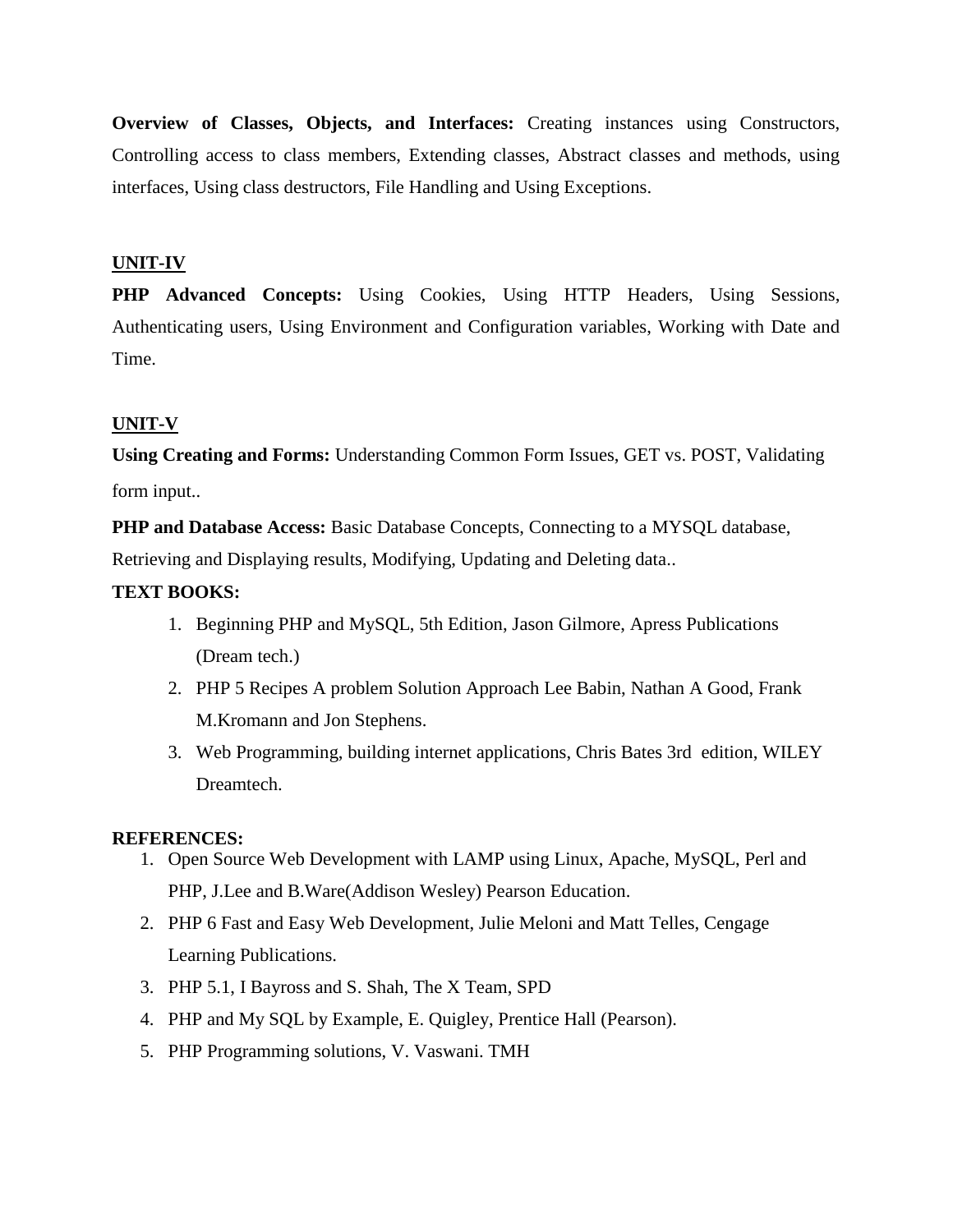| <b>Course Title</b>                                                                                                                                                                                                                                                                                                                                                                 |                                                                 |                                   | DATABASE MANAGEMENT SYSTEMS |                   |          |                | <b>B.Tech CSE V Sem (R18)</b>                                                                 |                      |              |
|-------------------------------------------------------------------------------------------------------------------------------------------------------------------------------------------------------------------------------------------------------------------------------------------------------------------------------------------------------------------------------------|-----------------------------------------------------------------|-----------------------------------|-----------------------------|-------------------|----------|----------------|-----------------------------------------------------------------------------------------------|----------------------|--------------|
| <b>Course Code</b>                                                                                                                                                                                                                                                                                                                                                                  |                                                                 | Category                          |                             | <b>Hours/Week</b> |          | <b>Credits</b> |                                                                                               | <b>Maximum Marks</b> |              |
| 1805502                                                                                                                                                                                                                                                                                                                                                                             |                                                                 | <b>PJ</b>                         | L                           | T                 | P        | $\mathbf C$    | <b>Continuous</b><br><b>Internal</b><br><b>Assessment</b>                                     | End<br><b>Exams</b>  | <b>Total</b> |
|                                                                                                                                                                                                                                                                                                                                                                                     |                                                                 |                                   | 3                           | $\Omega$          | $\theta$ | 3              | 30                                                                                            | 70                   | 100          |
|                                                                                                                                                                                                                                                                                                                                                                                     |                                                                 | <b>Mid Exam Duration: 2 Hours</b> |                             |                   |          |                | <b>End Exam Duration: 3Hrs</b>                                                                |                      |              |
| <b>Course Objectives:</b><br>To study the physical and logical database designs, database modeling, relational, hierarchi<br>and network models.<br>To understand and use data manipulation language to query, update, and manage a database<br>$\bullet$<br>To develop an understanding of essential DBMS concepts such as: database security, integr<br>$\bullet$<br>concurrency. |                                                                 |                                   |                             |                   |          |                |                                                                                               |                      |              |
|                                                                                                                                                                                                                                                                                                                                                                                     |                                                                 |                                   |                             |                   |          |                | <b>Course Outcomes:</b> On successful completion of this course, the students will be able to |                      |              |
| CO <sub>1</sub>                                                                                                                                                                                                                                                                                                                                                                     |                                                                 |                                   |                             |                   |          |                | To understand the basic concepts and the application of Database systems.                     |                      |              |
| CO <sub>2</sub>                                                                                                                                                                                                                                                                                                                                                                     | To understand the basics of SQL and construct queries using SQL |                                   |                             |                   |          |                |                                                                                               |                      |              |
| CO <sub>3</sub>                                                                                                                                                                                                                                                                                                                                                                     | To understand the Relational Database design principles         |                                   |                             |                   |          |                |                                                                                               |                      |              |
| CO <sub>4</sub>                                                                                                                                                                                                                                                                                                                                                                     |                                                                 |                                   |                             |                   |          |                | To apply concurrency control and recovery techniques during transaction execution.            |                      |              |

**Introduction -** Database-System Applications, Purpose of Database Systems, View of Data, Database languages, Data base architecture ,Database Users and Administrators.

**Introduction to the Relational Model -** Structure of Relational Databases, Database Schema, Keys, Schema Diagrams, Relational Query Languages, Relational Operations.

**Database Design and the E-R Model -** Overview of the Design Process, The EntityRelationship Model, Constraints, Removing Redundant Attributes in Entity Sets, EntityRelationship Diagrams.

### **UNIT-II**

**Introduction to SQL -** Overview of the SQL Query Language, SQL Data Definition, BasicStructure of SQL Queries, Additional Basic Operations, Set Operations, Null Values,Aggregate Functions, Nested Sub queries, Modification of the Database.

**Advanced SQL -** Integrity Constraints, SQL Data Types and Schemas,Functions and Procedures, Triggers.

**Other Relational Query Languages -** The Relational Algebra, Tuple RelationalCalculus, Domain Relationalcalculus.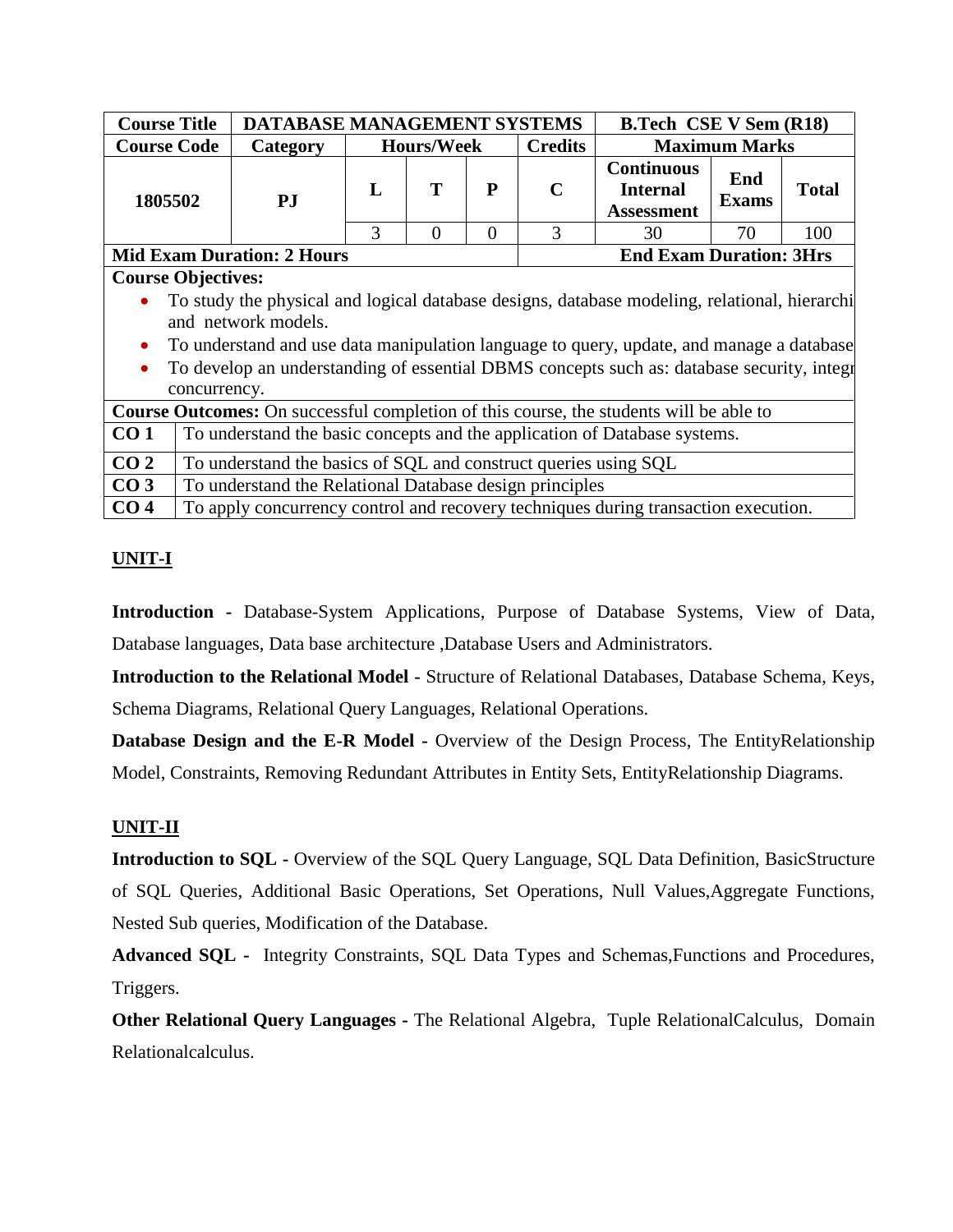#### **UNIT-III**

**Schema Refinement and Normal Forms -** Schema Refinement – Problems Caused byRedundancy, Decompositions, Problems related to decomposition. Reasoning aboutFunctional Dependencies, First, Second, Third Normal forms, BCNF. Lossless joinDecomposition, Dependency- preserving Decomposition. Schema refinement in Data base Design, Multi valued Dependencies, Fourth Normal Form, Join Dependencies,FifthNormalForm,Inclusiondependencies.

#### **UNIT-IV**

**Query Processing and Optimization-** Overview, Measures of Query Cost, Selection Operation, Transformation of Relational Expressions.

**Transactions -** Transaction Concept, A Simple Transaction Model, Storage Structure,Transaction Atomicity and Durability, Transaction Isolation, Serializability, TransactionIsolation and Atomicity, Transaction Isolation Levels, Implementation of Isolation Levels,Transactions as SQL Statements .

#### **UNIT-V**

**Concurrency Control -** Lock-Based Protocols, Deadlock Handling, Multiple Granularity,Timestamp-Based Protocols, Validation-Based Protocols, Multi version Schemes, SnapshotIsolation, Insert Operations, Delete Operations, and Predicate Reads.

**Recovery System -** Failure Classification, Storage, Recovery and Atomicity, Recovery Algorithm, Buffer Management, Failure with Loss of Nonvolatile Storage, Early Lock Release and Logical Undo Operations, RemoteBackupSystems.

#### **TEXTBOOKS:**

1.Silberschatz,Korth,DatabasesystemConcepts.5thEdition,McGrawhill.

2.Raghurama Krishnan, Johannes Gehrke, Data base Management Systems. 3rd Edition, Tata McGrawHill.

#### **REFERENCEBOOKS:**

1. Elmasri, Navathe, Fundamentals of Database Systems, Pearson Education.

2. Peter Rob, Ananda Rao and Carlos Corone, Database Management Systems, Cengage Learning.

3. C.J.Date, Introduction to Database Systems.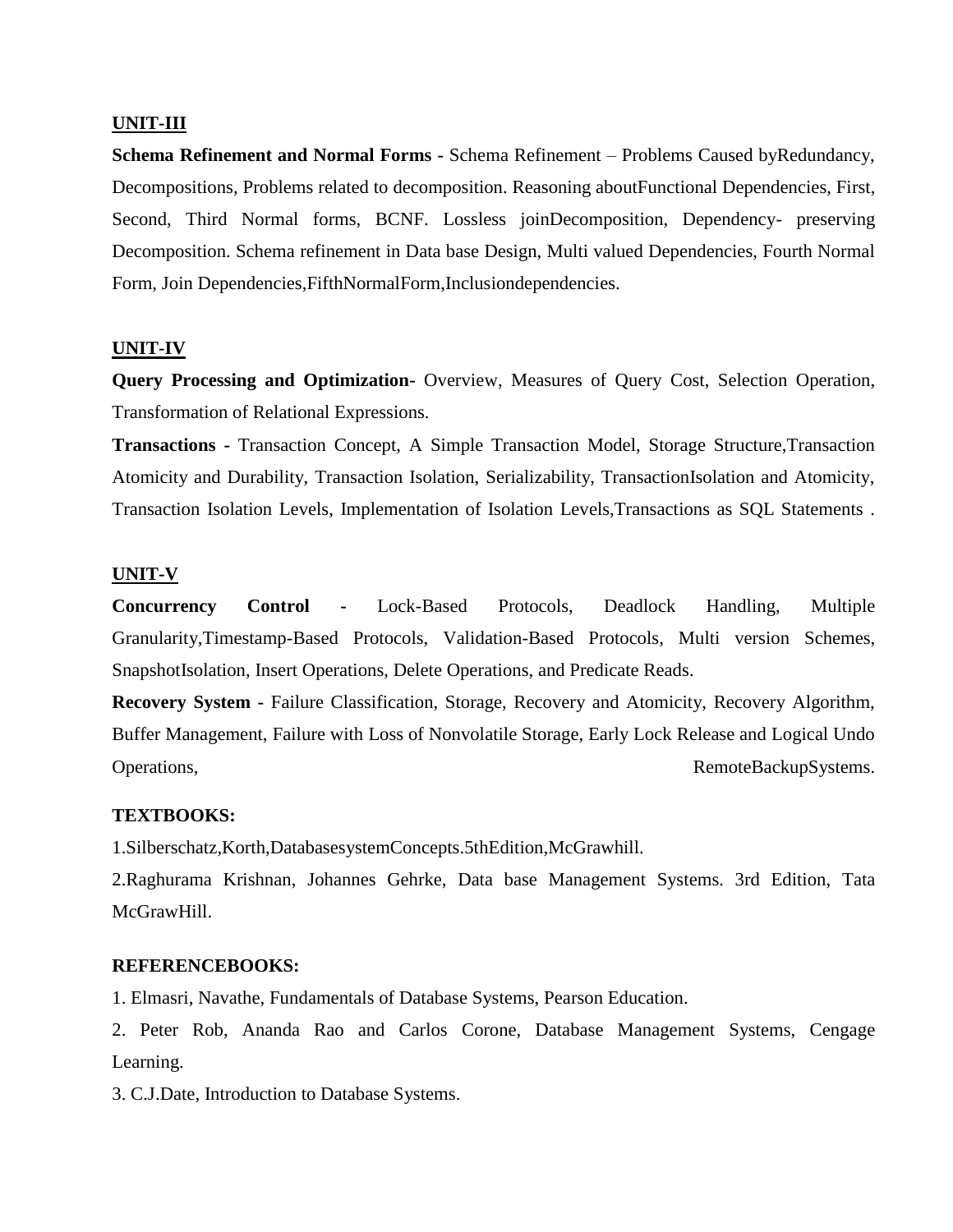| <b>Course Title</b> |                                                                                                                         |                                                                                               | <b>COMPUTER NETWORKS</b> |                   |                |                                | <b>B.Tech CSE V Sem (R18)</b>                             |                      |              |  |
|---------------------|-------------------------------------------------------------------------------------------------------------------------|-----------------------------------------------------------------------------------------------|--------------------------|-------------------|----------------|--------------------------------|-----------------------------------------------------------|----------------------|--------------|--|
| <b>Course Code</b>  |                                                                                                                         | Category                                                                                      |                          | <b>Hours/Week</b> |                | <b>Credits</b>                 |                                                           | <b>Maximum Marks</b> |              |  |
| 1805503             |                                                                                                                         | P <sub>J</sub>                                                                                | L                        | T                 | P              | $\mathbf C$                    | <b>Continuous</b><br><b>Internal</b><br><b>Assessment</b> | End<br><b>Exams</b>  | <b>Total</b> |  |
|                     |                                                                                                                         |                                                                                               | 3                        | $\overline{0}$    | $\overline{0}$ | 3                              | 30                                                        | 70                   | 100          |  |
|                     |                                                                                                                         | <b>Mid Exam Duration: 2 Hours</b>                                                             |                          |                   |                | <b>End Exam Duration: 3Hrs</b> |                                                           |                      |              |  |
|                     | <b>Course Objectives:</b>                                                                                               |                                                                                               |                          |                   |                |                                |                                                           |                      |              |  |
|                     | Study the evolution of computer networks and future direction.<br>Study the concepts of computer networks from layered. |                                                                                               |                          |                   |                |                                |                                                           |                      |              |  |
|                     |                                                                                                                         | Perspective study the issues open for research in computer networks.                          |                          |                   |                |                                |                                                           |                      |              |  |
|                     |                                                                                                                         | <b>Course Outcomes:</b> On successful completion of this course, the students will be able to |                          |                   |                |                                |                                                           |                      |              |  |
| CO <sub>1</sub>     |                                                                                                                         | Understand the terminology and concepts of the OSI reference model and TCP-IP.                |                          |                   |                |                                |                                                           |                      |              |  |
| CO <sub>2</sub>     |                                                                                                                         | Describe the functions of Data link layer and its protocols.                                  |                          |                   |                |                                |                                                           |                      |              |  |
| CO <sub>3</sub>     | Classifying the different routing algorithms and IP addressing with network layer                                       |                                                                                               |                          |                   |                |                                |                                                           |                      |              |  |
| CO <sub>4</sub>     | Understand connection establishment and services provides by TCP and UDP.                                               |                                                                                               |                          |                   |                |                                |                                                           |                      |              |  |
| CO <sub>5</sub>     | Explain the working of DNS and World Wide Web                                                                           |                                                                                               |                          |                   |                |                                |                                                           |                      |              |  |

**Introduction:** Uses of Computer Networks, Network Hardware, Reference Models: OSI,

TCP/IP, Comparison of OSI & TCP/IP reference models.

**Introduction to physical layer:** Data and Signals, Transmission impairment, Datarate limits, Performance.

**Transmission media:** Introduction, Guided Media, Unguided Media **Switching:** Introduction, Circuit Switched Networks, Packet Switching

# **UNIT-II**

**The Data Link Layer**: Data Link Layer design issues, Error Detection and Correction,

Elementary Data Link Protocols, Sliding Window Protocols.

**The Medium Access Control sublayer :** Multiple Access protocols, Ethernet, Data Link Layer Switching.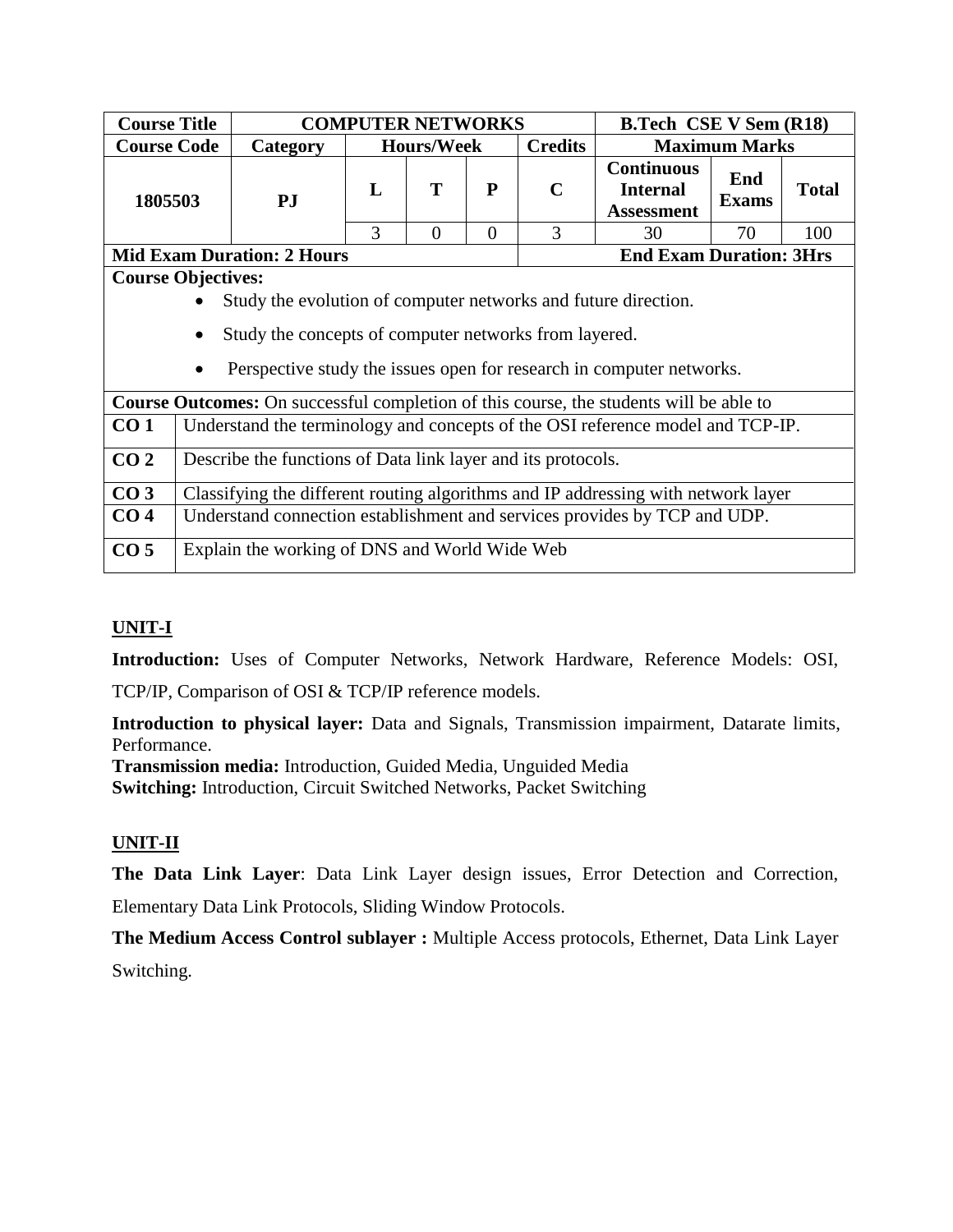### **UNIT-III**

**The Network Layer**: Network layer design issues, Routing algorithms : The Optimality Principle, Shortest Path Algorithm, Flooding, Distance Vector Routing, Link State Routing, Hierarchical Routing, Broadcast Routing, Multicast Routing, Anycast Routing,

Congestion control algorithms, Quality of service, IP Addresses, IPv4,IPv6,Tunneling, Fragmentation.

### **UNIT-IV**

**The Transport Layer**: The Transport Service, Elements of Transport Protocols, Congestion Control, The internet transport protocols: UDP, TCP: Introduction to TCP, Service Model, Protocol, Segment Header, Connection Establishment, Connection Release.

### **UNIT-V**

**The Application layer:** Domain Name System (DNS), World Wide Web (WWW), E-mail.

### **TEXT BOOKS:**

- 1. "Computer Networks", Andrew S. Tanenbaum, David J.Wetherall, Pearson, 5th edition, 2010.
- 2. "Data communications and networking", Behrouz A. Forouzan, TMH, 5th edition, 2012.

### **REFERENCE BOOKS:**

1. "Internetworking with TCP/IP – Principles, protocols, and architecture- Volume 1, Douglas E. Comer, 5 th edition, PHI

- 2. "Computer Networks", 5E, Peterson, Davie, Elsevier.
- 3. "Introduction to Computer Networks and Cyber Security", Chawan- Hwa Wu, Irwin, CRC Publications.
- 4. "Computer Networks and Internets with Internet Applications", Comer.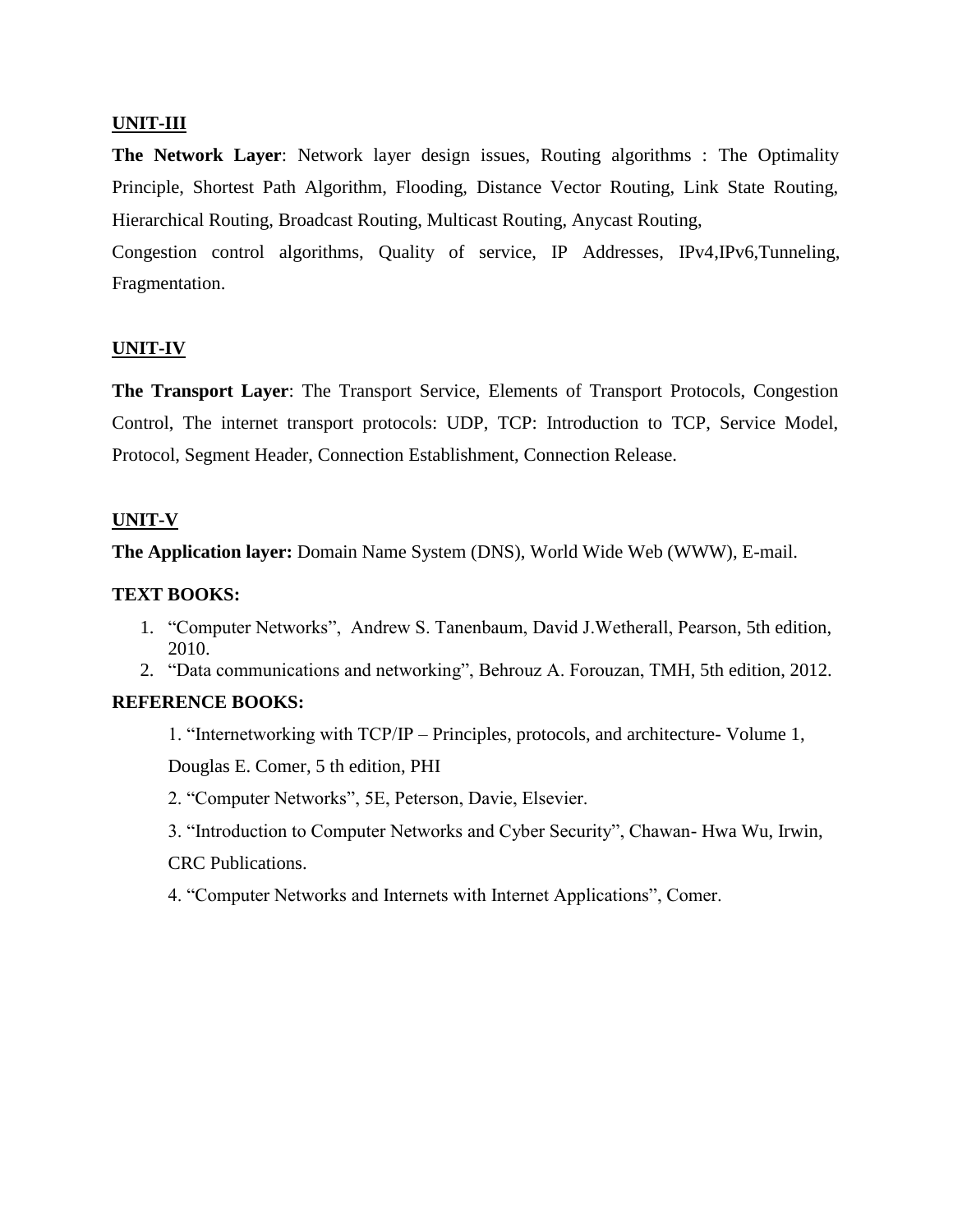| <b>Course Title</b>                                                                  |                                                                                       | <b>SOFTWARE ENGINEERING</b>                                                                                                                                        |                |                   |                |                | <b>B.Tech CSE V Sem (R18)</b>                                                                                                                                                                                                                                             |                      |              |
|--------------------------------------------------------------------------------------|---------------------------------------------------------------------------------------|--------------------------------------------------------------------------------------------------------------------------------------------------------------------|----------------|-------------------|----------------|----------------|---------------------------------------------------------------------------------------------------------------------------------------------------------------------------------------------------------------------------------------------------------------------------|----------------------|--------------|
| <b>Course Code</b>                                                                   |                                                                                       | <b>Category</b>                                                                                                                                                    |                | <b>Hours/Week</b> |                | <b>Credits</b> |                                                                                                                                                                                                                                                                           | <b>Maximum Marks</b> |              |
| 1805504                                                                              |                                                                                       | PJ                                                                                                                                                                 | L              | T                 | ${\bf P}$      | $\mathbf C$    | <b>Continuous</b><br><b>Internal</b><br><b>Assessment</b>                                                                                                                                                                                                                 | End<br><b>Exams</b>  | <b>Total</b> |
|                                                                                      |                                                                                       |                                                                                                                                                                    | $\overline{3}$ | $\overline{0}$    | $\overline{0}$ | $\overline{3}$ | 30                                                                                                                                                                                                                                                                        | 70                   | 100          |
|                                                                                      |                                                                                       | <b>Mid Exam Duration: 2 Hours</b>                                                                                                                                  |                |                   |                |                | <b>End Exam Duration: 3Hrs</b>                                                                                                                                                                                                                                            |                      |              |
|                                                                                      | <b>Course Objectives:</b>                                                             |                                                                                                                                                                    |                |                   |                |                |                                                                                                                                                                                                                                                                           |                      |              |
| Knowledge of basic Software engineering methods and practices, and their appropriate |                                                                                       |                                                                                                                                                                    |                |                   |                |                |                                                                                                                                                                                                                                                                           |                      |              |
| application also the software engineering layered technology and Process frame work. |                                                                                       |                                                                                                                                                                    |                |                   |                |                |                                                                                                                                                                                                                                                                           |                      |              |
|                                                                                      | A general understanding of software process models such as the waterfall and          |                                                                                                                                                                    |                |                   |                |                |                                                                                                                                                                                                                                                                           |                      |              |
| evolutionary models.                                                                 |                                                                                       |                                                                                                                                                                    |                |                   |                |                |                                                                                                                                                                                                                                                                           |                      |              |
| $\bullet$                                                                            | Understanding of the role of project management including planning, scheduling, risk  |                                                                                                                                                                    |                |                   |                |                |                                                                                                                                                                                                                                                                           |                      |              |
|                                                                                      |                                                                                       | management, etc.                                                                                                                                                   |                |                   |                |                |                                                                                                                                                                                                                                                                           |                      |              |
| $\bullet$                                                                            |                                                                                       |                                                                                                                                                                    |                |                   |                |                |                                                                                                                                                                                                                                                                           |                      |              |
|                                                                                      |                                                                                       |                                                                                                                                                                    |                |                   |                |                |                                                                                                                                                                                                                                                                           |                      |              |
|                                                                                      |                                                                                       |                                                                                                                                                                    |                |                   |                |                |                                                                                                                                                                                                                                                                           |                      |              |
|                                                                                      |                                                                                       |                                                                                                                                                                    |                |                   |                |                |                                                                                                                                                                                                                                                                           |                      |              |
|                                                                                      |                                                                                       |                                                                                                                                                                    |                |                   |                |                |                                                                                                                                                                                                                                                                           |                      |              |
|                                                                                      |                                                                                       |                                                                                                                                                                    |                |                   |                |                |                                                                                                                                                                                                                                                                           |                      |              |
|                                                                                      |                                                                                       |                                                                                                                                                                    |                |                   |                |                |                                                                                                                                                                                                                                                                           |                      |              |
| CO <sub>2</sub>                                                                      |                                                                                       |                                                                                                                                                                    |                |                   |                |                | Ability to develop, maintain and evaluate large-scale software systems.                                                                                                                                                                                                   |                      |              |
| CO <sub>3</sub>                                                                      | To produce efficient, reliable, robust and cost-effective software solutions.         |                                                                                                                                                                    |                |                   |                |                |                                                                                                                                                                                                                                                                           |                      |              |
| CO <sub>4</sub>                                                                      | To manage time, processes and resources effectively by prioritising competing demands |                                                                                                                                                                    |                |                   |                |                |                                                                                                                                                                                                                                                                           |                      |              |
|                                                                                      | to achieve personal and team goals Identify and analyzes the common threats in each   |                                                                                                                                                                    |                |                   |                |                |                                                                                                                                                                                                                                                                           |                      |              |
|                                                                                      | domain.                                                                               |                                                                                                                                                                    |                |                   |                |                |                                                                                                                                                                                                                                                                           |                      |              |
| $\bullet$<br>CO <sub>1</sub>                                                         |                                                                                       | also different software architectural styles.<br>other testing strategies and Risk management.<br>Ability to apply software engineering principles and techniques. |                |                   |                |                | Understanding of data models, object models, context models and behavioural models<br>Understanding of software testing approaches such as unit testing and integration testing<br>Course Outcomes: On successful completion of this course, the students will be able to |                      |              |

Software and Software Engineering: The Nature of Software, Software Engineering, Software Process Software Myths. Process Models: A Generic Process Model, Prescriptive Process Models, Specialized Process Models, The Unified Process, Personal and Team Process Models.

### **UNIT-II**

Understanding Requirements: Requirements Engineering, Establishing the Groundwork, Eliciting Requirements, Building the Requirements Model, Negotiating Requirements, Validating Requirements.

Requirements Modeling: Requirements Analysis, Scenario-Based Modeling, Data Modeling Concepts, Class-Based Modeling.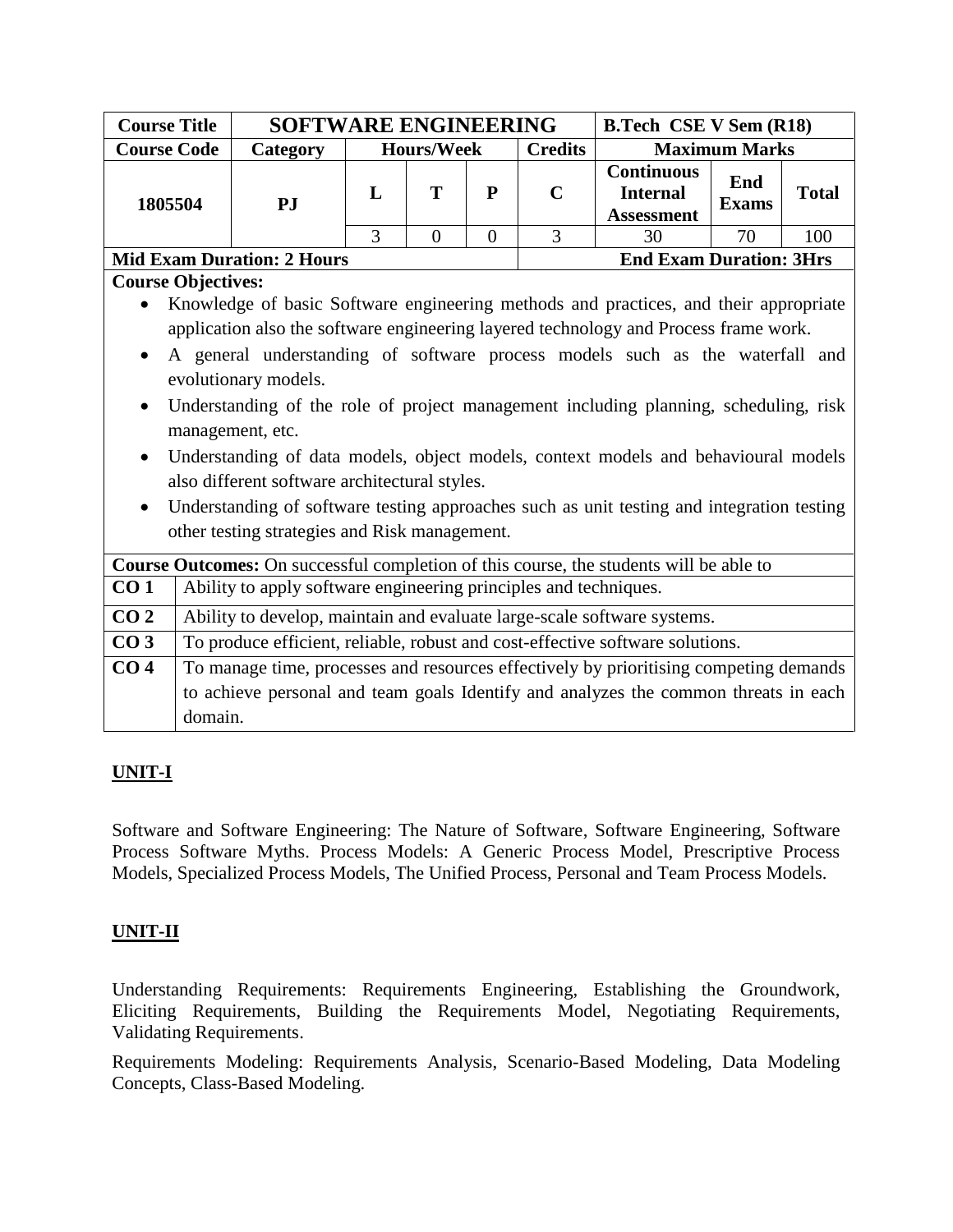## **UNIT-III**

Design Concepts: Design within the Context of Software Engineering, Design Process, Design Concepts, The Design Model.

Architectural Design: Software Architecture, Architectural Genres, Architectural Styles, Architectural Design.

### **UNIT-IV**

User Interface Design: The Golden Rules, User Interface Analysis and Design, Interface Analysis, Interface Design Steps, Design Evaluation.

Coding and Testing: Testing, Testing in the Large versus Testing in the Small, Unit Testing, Integration Testing, Black-Box Testing, White-Box Testing, Debugging, System Testing.

### **UNIT- V**

Software Project Management: Project Planning, Metrics for Project Size Estimation, Project Estimation Techniques, Empirical Estimation Techniques, COCOMO-A Heuristic Estimation Technique, Halstead's Software Science-An Analytical Technique, Risk Management.

### **TEXT BOOKS :**

1. Software Engineering: A practitioner's Approach, Roger S. Pressman, Seventh Edition, 2010, McGrawHill International Edition.

2. Fundamentals of Software Engineering, Rajib Mall, 4th Edition, 2014, PHI.

#### **REFERENCE BOOKS:**

1. Software Engineering, Ian Sommerville, Ninth edition, Pearson education.

- 2. Software Engineering : A Primer, Waman S Jawadekar, Tata McGraw-Hill, 2008
- 3. Software Engineering, A Precise Approach, Pankaj Jalote, Wiley India,2010.
- 4. Software Engineering, Principles and Practices, Deepak Jain, Oxford University Press.

5. Software Engineering1: Abstraction and modeling, Diner Bjorner, Springer International edition, 2006.

6. Software Engineering2: Specification of systems and languages, Diner Bjorner, Springer International edition , 2006.

7. Software Engineering Foundations, Yingxu Wang, Auerbach Publications,2008.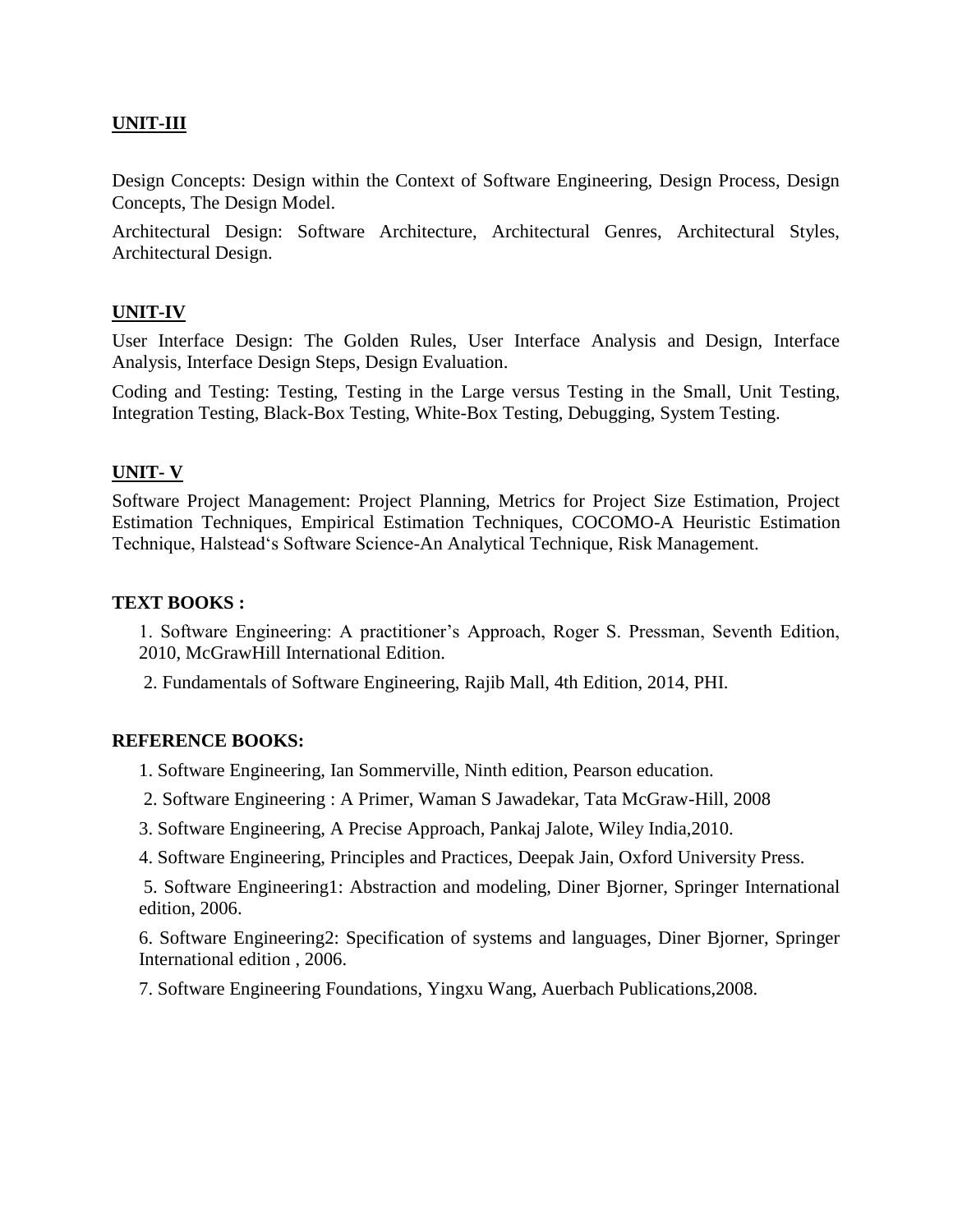| <b>Course Title</b> |                                                                                                                        |                                                             | <b>HUMAN COMPUTER</b><br><b>INTERACTION (PE-I)</b> |                   |          |                                | <b>B.Tech CSE V Sem (R18)</b>                                                                                                                             |                      |              |
|---------------------|------------------------------------------------------------------------------------------------------------------------|-------------------------------------------------------------|----------------------------------------------------|-------------------|----------|--------------------------------|-----------------------------------------------------------------------------------------------------------------------------------------------------------|----------------------|--------------|
| <b>Course Code</b>  |                                                                                                                        | Category                                                    |                                                    | <b>Hours/Week</b> |          | <b>Credits</b>                 |                                                                                                                                                           | <b>Maximum Marks</b> |              |
| 1805505             |                                                                                                                        | PJ                                                          | L                                                  | T<br>P            |          | $\mathbf C$                    | <b>Continuous</b><br><b>Internal</b><br><b>Assessment</b>                                                                                                 | End<br><b>Exams</b>  | <b>Total</b> |
|                     |                                                                                                                        |                                                             | 3                                                  | $\theta$          | $\Omega$ | 3                              | 30                                                                                                                                                        | 70                   | 100          |
|                     | <b>Mid Exam Duration: 2 Hours</b>                                                                                      |                                                             |                                                    |                   |          | <b>End Exam Duration: 3Hrs</b> |                                                                                                                                                           |                      |              |
|                     | <b>Course Objectives:</b>                                                                                              |                                                             |                                                    |                   |          |                                |                                                                                                                                                           |                      |              |
| $\bullet$           | To gain an overview of Human-Computer Interaction (HCI), with an understanding<br>of user interface design in general. |                                                             |                                                    |                   |          |                                |                                                                                                                                                           |                      |              |
| $\bullet$           | performance as they apply to computer operation.                                                                       |                                                             |                                                    |                   |          |                                | To apply models from cognitive psychology to predicting user performance in<br>various human-computer interaction tasks and recognize the limits of human |                      |              |
| $\bullet$           | Evaluate techniques in interface design.                                                                               |                                                             |                                                    |                   |          |                                |                                                                                                                                                           |                      |              |
|                     |                                                                                                                        |                                                             |                                                    |                   |          |                                | <b>Course Outcomes:</b> On successful completion of this course, the students will be able to                                                             |                      |              |
| CO <sub>1</sub>     | Ability to identify screen elements to solve real time problems.                                                       |                                                             |                                                    |                   |          |                                |                                                                                                                                                           |                      |              |
| CO <sub>2</sub>     | Ability to identify and implement proper components for different web needs.                                           |                                                             |                                                    |                   |          |                                |                                                                                                                                                           |                      |              |
| CO <sub>3</sub>     | Ability to apply HCI and principles to interaction design.                                                             |                                                             |                                                    |                   |          |                                |                                                                                                                                                           |                      |              |
| CO <sub>4</sub>     |                                                                                                                        | Ability to explore different devices based on social needs. |                                                    |                   |          |                                |                                                                                                                                                           |                      |              |

# **UNIT - I**

Introduction: Importance of user Interface – definition, importance of good design. Benefits of good design. A brief history of Screen design.

The graphical user interface – popularity of graphics, the concept of direct manipulation, graphical system, Characteristics, Web user – Interface popularity, characteristics-Principles of user interface.

# **UNIT - II**

Design process – Human interaction with computers, importance of human characteristics human consideration, Human interaction speeds, understanding business functions-Business definition and requirement analysis, Basic business functions.

### **UNIT-III**

Screen Designing:- Design goals – Screen planning and purpose, organizing screen elements, ordering of screen data and content – screen navigation and flow – Visually pleasing composition – amount of information – focus and emphasis – presentation information simply and meaningfully – information retrieval on web – statistical graphics – Technological consideration in interface design.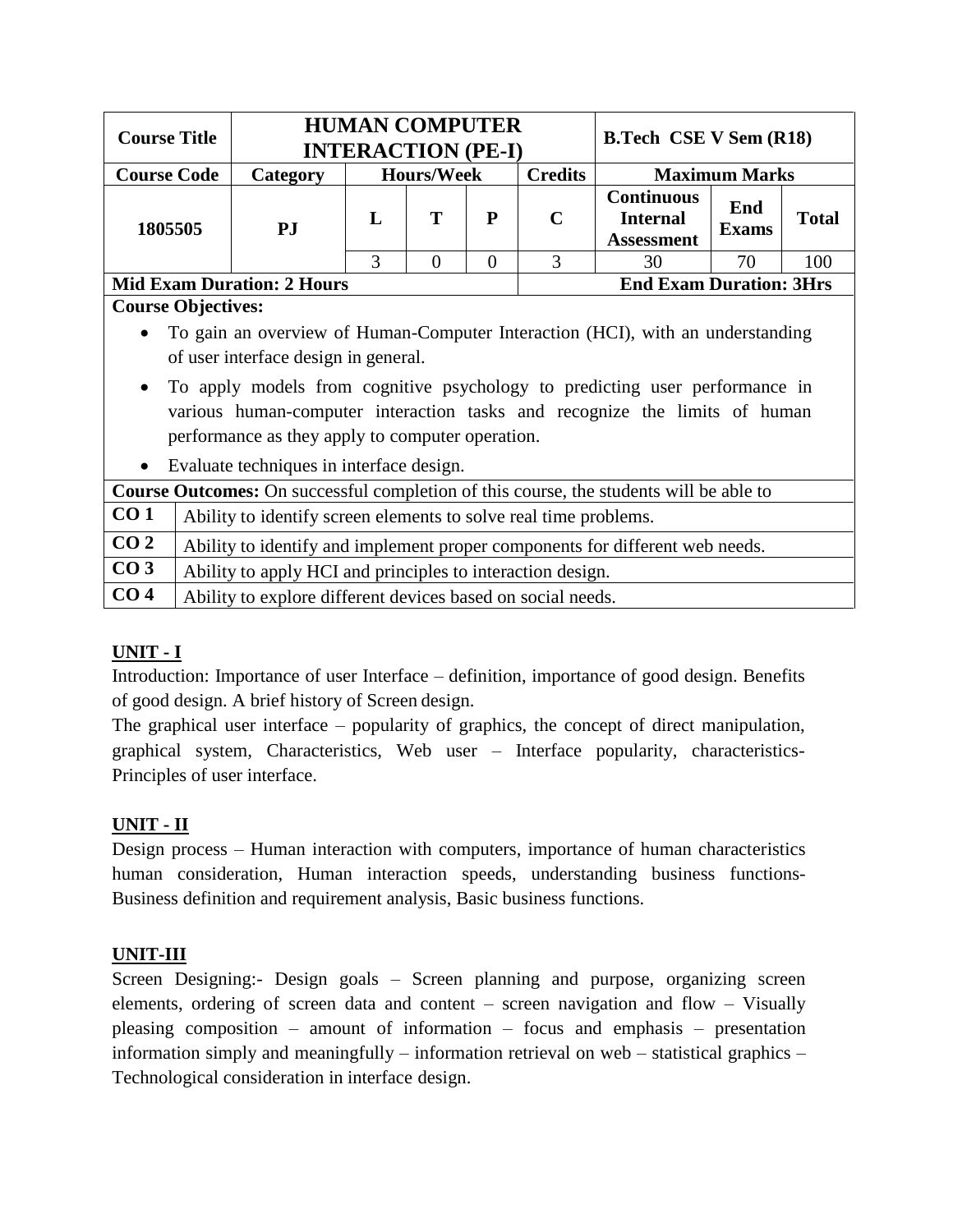## **UNIT- IV**

Windows – New and Navigation schemes selection of window, selection of devices based and screen based controls. Components – text and messages, Icons and increases – Multimedia, colors, uses problems, choosing colors.

## **UNIT- V**

Software tools: Specification methods, Interactive-building tools, Evaluation and Critiquing tools. Interactive devices: Interactive device- keyboards and function keys- pointing devices-Speech reorganization, digitalization and generation- Image and video displays – Printers.

### **TEXT BOOKS:**

- 1. The essential guide to user interface design, Wilbert O Galitz, Wiley Dream Tech.
- 2. Designing the user interface. 3rd Edition Ben Shneidermann, Pearson Education Asia.

### **REFERENCE BOOKS:**

- 1. Human Computer Interaction. Alan Dix, Janet Fincay, Gre Goryd, Abowd, Russell Bealg, Pearson Education.
- 2. Interaction Design Prece, Rogers, Sharps. Wiley Dreamtech.
- 3. User Interface Design, Soren Lauesen, Pearson Education.
- 4. Human –Computer Interaction, D. R. Olsen, Cengage Learning.
- 5. Human –Computer Interaction, Smith Atakan, Cengage Learning.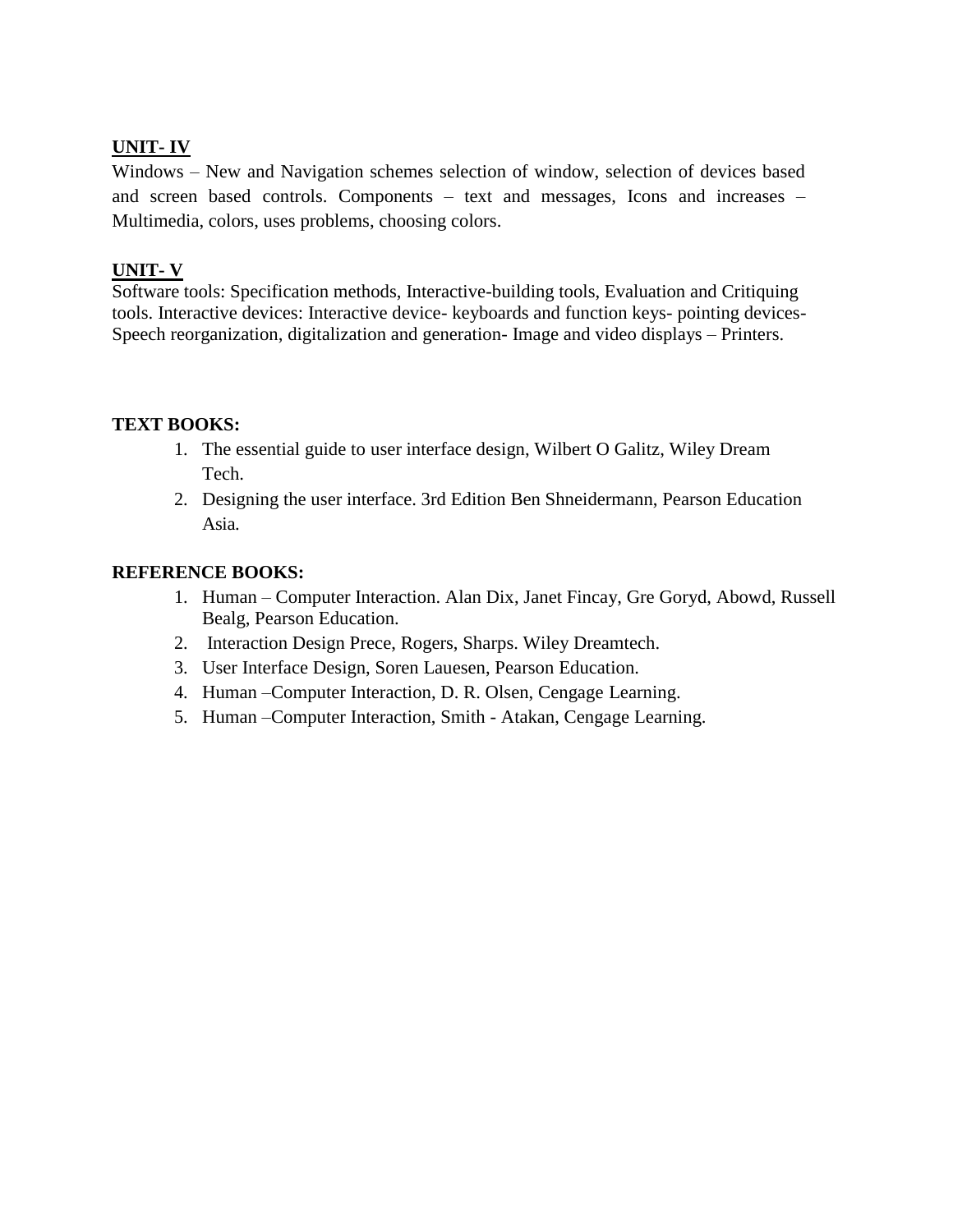| <b>Course Title</b> |                                                            | <b>MULTIMEDIA SYSTEMS</b>                                            |        | $(PE-I)$          |              |                | <b>B.Tech CSE V Sem (R18)</b>                                                          |  | <b>Maximum Marks</b><br>End<br><b>Total</b><br>70<br>100<br><b>End Exam Duration: 3Hrs</b><br>Analyze and synthesis the key components of multimedia technologies including text,<br>Understand the key components of multimedia technologies including video, animation |  |  |
|---------------------|------------------------------------------------------------|----------------------------------------------------------------------|--------|-------------------|--------------|----------------|----------------------------------------------------------------------------------------|--|--------------------------------------------------------------------------------------------------------------------------------------------------------------------------------------------------------------------------------------------------------------------------|--|--|
| <b>Course Code</b>  |                                                            | Category                                                             |        | <b>Hours/Week</b> |              | <b>Credits</b> |                                                                                        |  |                                                                                                                                                                                                                                                                          |  |  |
| 1805506             |                                                            | PJ                                                                   | T<br>L |                   | $\mathbf{P}$ | $\mathbf C$    | <b>Continuous</b><br><b>Internal</b><br><b>Exams</b><br><b>Assessment</b>              |  |                                                                                                                                                                                                                                                                          |  |  |
|                     |                                                            |                                                                      | 3      | $\Omega$          | $\Omega$     | 3              | 30                                                                                     |  |                                                                                                                                                                                                                                                                          |  |  |
|                     |                                                            | <b>Mid Exam Duration: 2 Hours</b>                                    |        |                   |              |                |                                                                                        |  |                                                                                                                                                                                                                                                                          |  |  |
|                     | <b>Course Objectives:</b>                                  |                                                                      |        |                   |              |                |                                                                                        |  |                                                                                                                                                                                                                                                                          |  |  |
| $\bullet$           | To adapt the architecture for design of multimedia system. |                                                                      |        |                   |              |                |                                                                                        |  |                                                                                                                                                                                                                                                                          |  |  |
| $\bullet$           | To solve issues related to multimedia file handling.       |                                                                      |        |                   |              |                |                                                                                        |  |                                                                                                                                                                                                                                                                          |  |  |
|                     |                                                            | To adopt hypermedia standards in developing multimedia applications. |        |                   |              |                |                                                                                        |  |                                                                                                                                                                                                                                                                          |  |  |
| $\bullet$           |                                                            | Know the basics of creating multimedia applications.                 |        |                   |              |                |                                                                                        |  |                                                                                                                                                                                                                                                                          |  |  |
|                     |                                                            |                                                                      |        |                   |              |                | Course Outcomes: On successful completion of this course, the students will be able to |  |                                                                                                                                                                                                                                                                          |  |  |
| CO <sub>1</sub>     |                                                            |                                                                      |        |                   |              |                |                                                                                        |  |                                                                                                                                                                                                                                                                          |  |  |
|                     |                                                            | audio and graphics.                                                  |        |                   |              |                |                                                                                        |  |                                                                                                                                                                                                                                                                          |  |  |
| CO <sub>2</sub>     |                                                            | and compression techniques.                                          |        |                   |              |                |                                                                                        |  |                                                                                                                                                                                                                                                                          |  |  |
| CO <sub>3</sub>     |                                                            | Examine various process scheduling techniques                        |        |                   |              |                |                                                                                        |  |                                                                                                                                                                                                                                                                          |  |  |
| CO <sub>4</sub>     | Recall the data storage and retrieval methods              |                                                                      |        |                   |              |                |                                                                                        |  |                                                                                                                                                                                                                                                                          |  |  |
| CO <sub>5</sub>     | multimedia.                                                |                                                                      |        |                   |              |                | Interpret reference model for multimedia synchronization and summarize applications of |  |                                                                                                                                                                                                                                                                          |  |  |

**Multimedia:** Definition, Where to use multimedia, Medium, Main properties of multimedia system, Traditional data stream characteristics, Data stream characteristics for continuous media, Information units.

**Sound/Audio:** Basic sound concepts, Music, Speech**.**

**Images/Graphics:** Basic concepts, Computer image processing.

# **UNIT-II**

**Video and Animation:** Basic concepts, Television, Computer based animation**.**

**Data Compression:** Storage space, Coding requirements, Source, Entropy and Hybrid coding,

Some basic compression techniques, JPEG, H.261,(Px64), MPEG, DVI.

### **UNIT-III**

**Computer Technology:** Communication Architecture, Multimedia Workstation**. Multimedia Operating Systems:** Introduction, Real time, Resource management, Process management.

**Multimedia Communication systems:** Application Subsystem, Transport subsystem.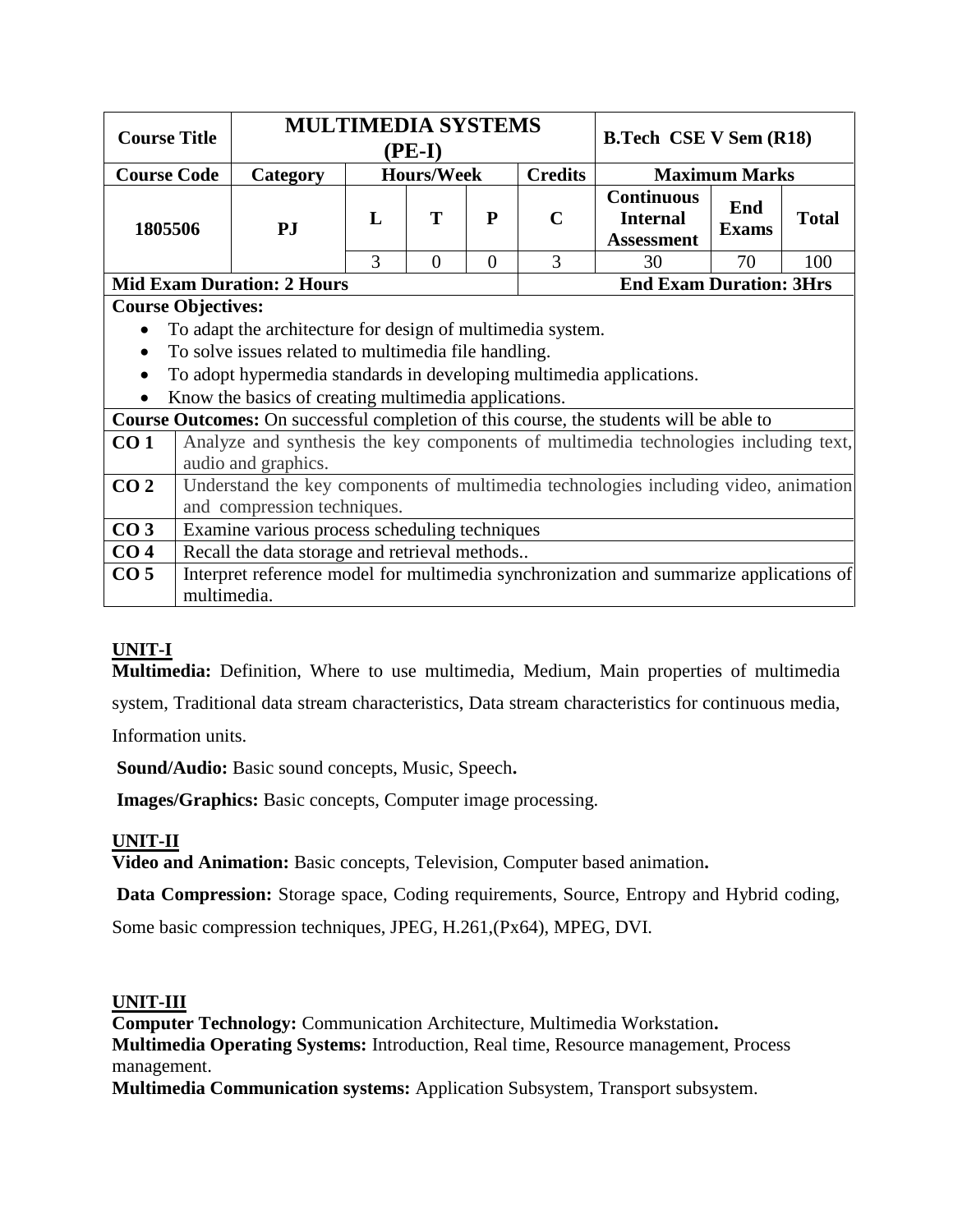**Database Systems:** Multimedia Database Management System, Characteristics of an MDBMS, Data Analysis, Data Structure, Operations on data, Integration in a Database model.

**Documents, Hypertext and MHEG:** Documents, Hypertext and Hypermedia, Document Architecture ODA, MHEG.

### **UNIT-V**

**Synchronization:** Introduction, Notion of Synchronization, Presentation requirements, Reference model for multimedia synchronization, Synchronization specifications.

**Multimedia Applications:** Introduction, Media Presentation, Media Composition, Media Integration, Media Communication, Media Consumption, and Media Entertainment.

#### **Text Books:**

- 1. " Multimedia: Computing, Communications and Applications", Ralf Steinmetz and Klara Nahrstedt, Pearson Education.
- 2. "Multimedia: Making It work:, Tay Vaughan, Pearson Education.

### **Reference Books:**

- 1. " Multimedia System design ", Prabhat K. Andheigh, Kiran Thakrar, THM
- 2. " Multimedia Systems", Koegel Buford, Pearson Education
- 3. " Fundamentals of Multimedia , Ze-Nian Li, Mark.S.Drew
- 4. " Multimedia Communication Systems: Techniques, standards and networks,

K.R.Rao,D.Milovanovic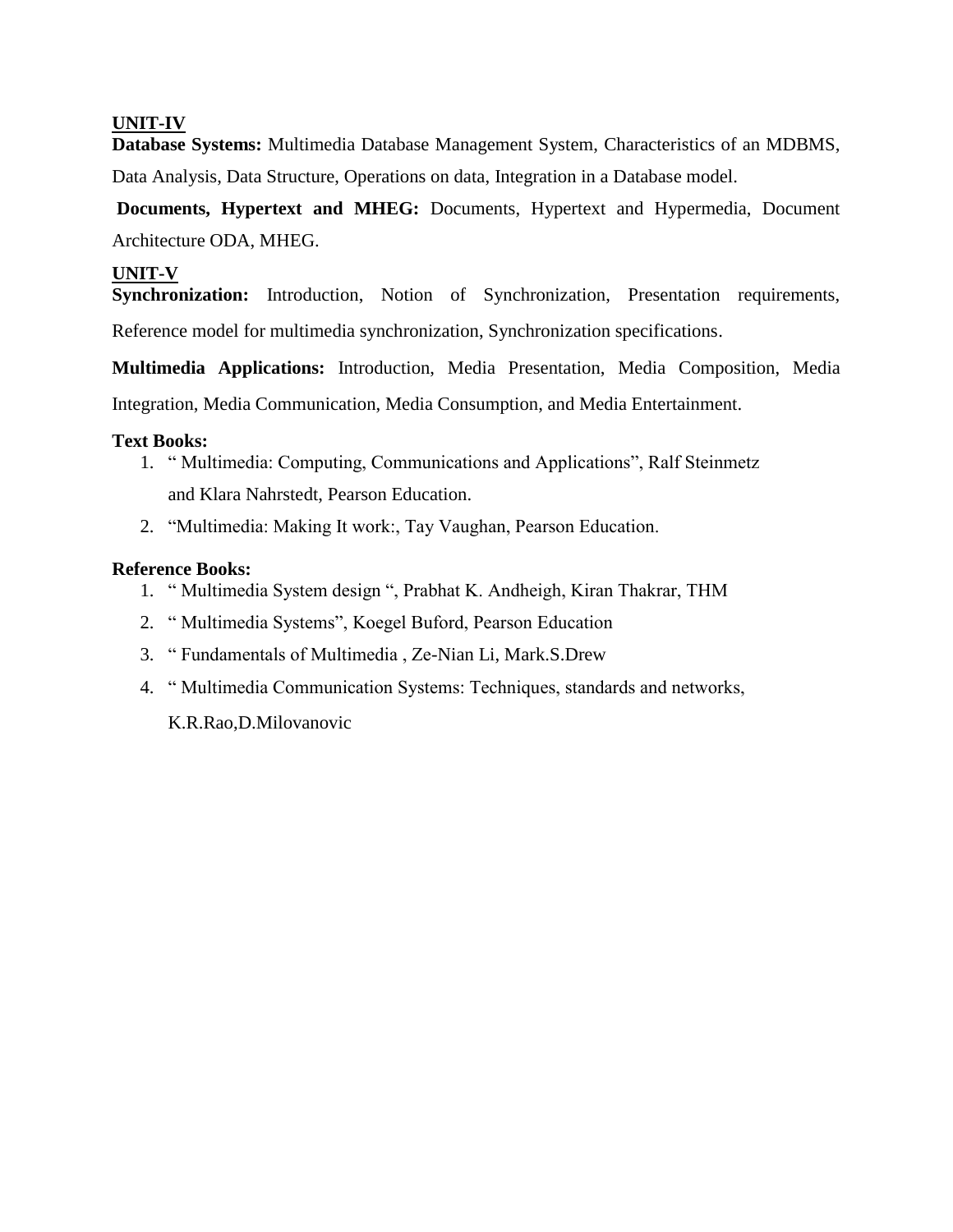| <b>Course Title</b> |                                                                                                                                                                                                                                                                                                                                                                                             | <b>DISTRIBUTED SYSTEMS</b>                                        |             | $(PE-I)$          |          |                                | <b>B.Tech CSE V Sem (R18)</b>                                                  |                      |              |
|---------------------|---------------------------------------------------------------------------------------------------------------------------------------------------------------------------------------------------------------------------------------------------------------------------------------------------------------------------------------------------------------------------------------------|-------------------------------------------------------------------|-------------|-------------------|----------|--------------------------------|--------------------------------------------------------------------------------|----------------------|--------------|
| <b>Course Code</b>  |                                                                                                                                                                                                                                                                                                                                                                                             | Category                                                          |             | <b>Hours/Week</b> |          | <b>Credits</b>                 |                                                                                | <b>Maximum Marks</b> |              |
| 1805507             |                                                                                                                                                                                                                                                                                                                                                                                             | PJ                                                                | T<br>P<br>L |                   |          | $\mathbf C$                    | <b>Continuous</b><br><b>Internal</b><br><b>Assessment</b>                      | End<br><b>Exams</b>  | <b>Total</b> |
|                     |                                                                                                                                                                                                                                                                                                                                                                                             |                                                                   | 3           | $\Omega$          | $\Omega$ | 3                              | 30                                                                             | 70                   | 100          |
|                     |                                                                                                                                                                                                                                                                                                                                                                                             | <b>Mid Exam Duration: 2 Hours</b>                                 |             |                   |          | <b>End Exam Duration: 3Hrs</b> |                                                                                |                      |              |
|                     | <b>Course Objectives:</b><br>To make the student to understand the features of distributed systems.<br>Creating awareness among students on processes and synchronization among processes.<br>Learn the concepts of consistency models, replication and fault tolerance in<br>distributed systems<br>Course Outcomes: On successful completion of this course, the students will be able to |                                                                   |             |                   |          |                                |                                                                                |                      |              |
| CO <sub>1</sub>     |                                                                                                                                                                                                                                                                                                                                                                                             | Identify the core concepts of distributed systems.                |             |                   |          |                                |                                                                                |                      |              |
| CO <sub>2</sub>     |                                                                                                                                                                                                                                                                                                                                                                                             |                                                                   |             |                   |          |                                | Understand the concepts of threads and communication mechanisms for processes. |                      |              |
| CO <sub>3</sub>     | Develop the clock synchronization, mutual exclusion and election algorithms.                                                                                                                                                                                                                                                                                                                |                                                                   |             |                   |          |                                |                                                                                |                      |              |
| CO <sub>4</sub>     | Analyze the consistency and replication models.                                                                                                                                                                                                                                                                                                                                             |                                                                   |             |                   |          |                                |                                                                                |                      |              |
| CO <sub>5</sub>     |                                                                                                                                                                                                                                                                                                                                                                                             | Understand the fault tolerance mechanisms in distributed systems. |             |                   |          |                                |                                                                                |                      |              |

# **UNIT - I**

**Introduction:** Definition of a distributed system, Goals, Types of distributed systems. **Architectures:** Architecture styles, System architectures.

# **UNIT - II**

**Processes:** Threads, virtualization, clients, servers, code migration.

**Communication**: Fundamentals, Remote Procedure Call, Message oriented communication, Stream oriented communication, Multicast communication.

### **UNIT-III**

**Synchronization**: Clock synchronization, Logical clocks, Mutual exclusion, Election Algorithms.

### **UNIT- IV**

**Consistency and Replication:** Introduction, Data centric consistency models, Client centric consistency models, Replica management, Consistency protocols.

# **UNIT- V**

**Fault Tolerance:** Introduction to fault tolerance, Process resilience, Reliable client server communication, Reliable group communication, Distributed commit, Recovery.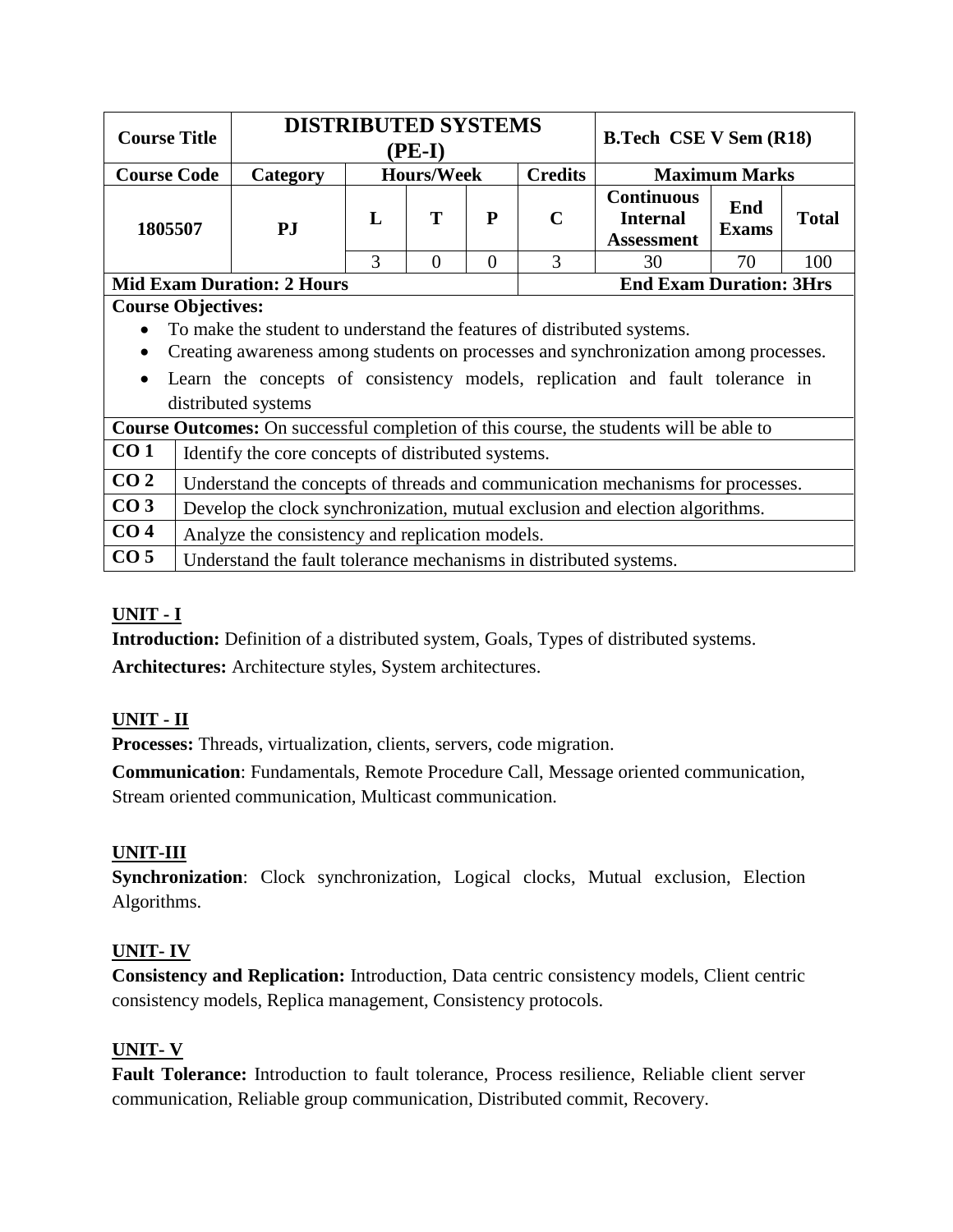### **TEXT BOOKS:**

1. Andrew S. Tanenbaum, Marteen Van Steen, "Distributed Systems: Principles and Paradigms", 2<sup>nd</sup> Edition, PHI.

# **REFERENCE BOOKS:**

- 1. George Coulouris, Jean Dollimore, Tim Kindberg, "Distributed Systems Concepts and Design", Fourth Edition, Pearson Education.
- 2. Andrew S. Tanenbaum, "Distributed Operating System", Pearson Education. .
- 3. Pradeep K. Sinha, "Distributed Operating Systems Concepts and Design", PHI publications.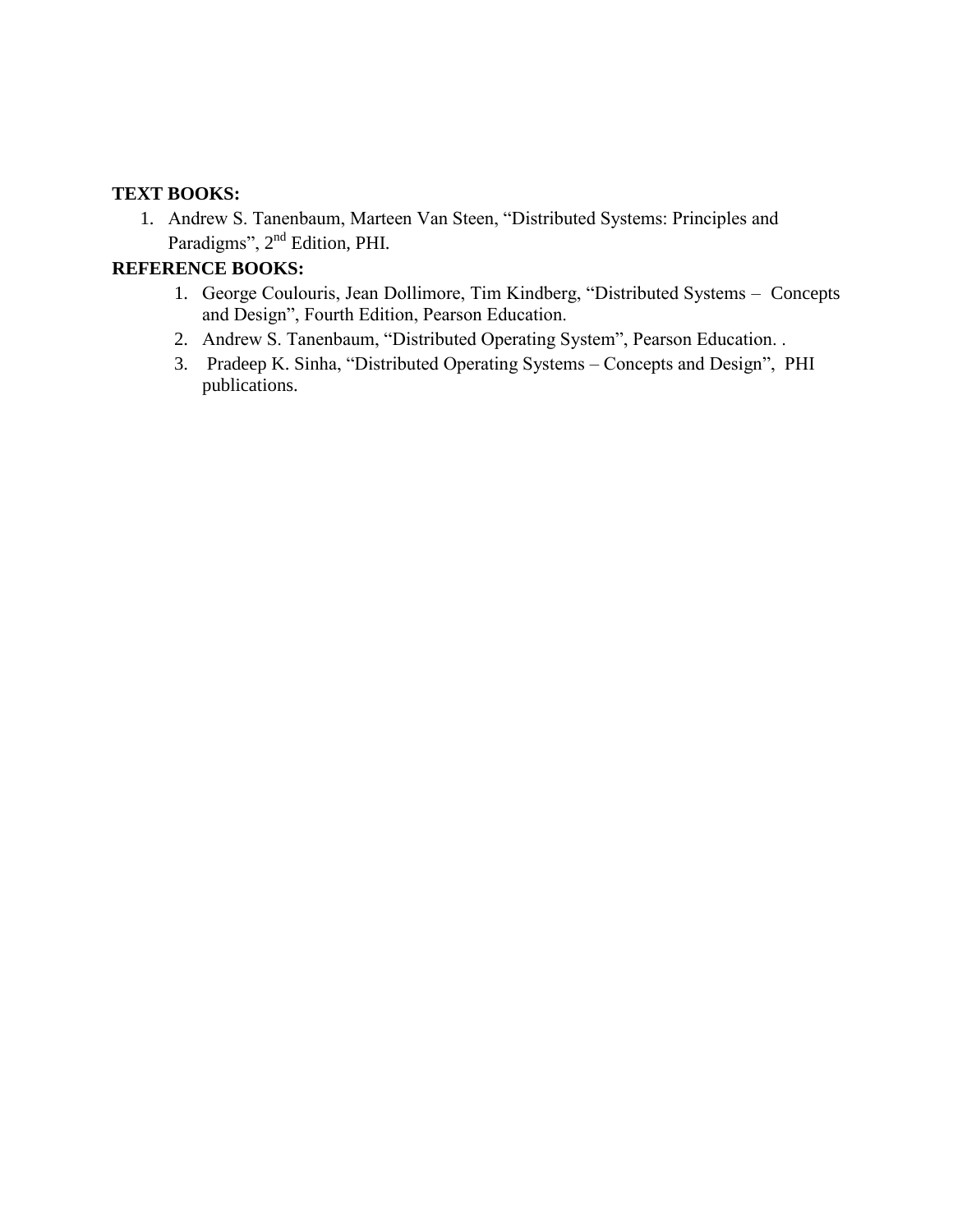| <b>Course Title</b> |                                                                                                                          |                                                        | <b>COMPILER DESIGN</b> |                   |           |                | <b>B.Tech CSE V Sem (R18)</b>                                                                 |                      |              |  |
|---------------------|--------------------------------------------------------------------------------------------------------------------------|--------------------------------------------------------|------------------------|-------------------|-----------|----------------|-----------------------------------------------------------------------------------------------|----------------------|--------------|--|
| <b>Course Code</b>  |                                                                                                                          | Category                                               |                        | <b>Hours/Week</b> |           | <b>Credits</b> |                                                                                               | <b>Maximum Marks</b> |              |  |
| 1805508             |                                                                                                                          | PJ                                                     | L                      | T                 | ${\bf P}$ | $\mathbf C$    | <b>Continuous</b><br><b>Internal</b><br><b>Assessment</b>                                     | End<br><b>Exams</b>  | <b>Total</b> |  |
|                     |                                                                                                                          |                                                        | 3                      | $\overline{0}$    | $\Omega$  | 3              | 30                                                                                            | 70                   | 100          |  |
|                     |                                                                                                                          | <b>Mid Exam Duration: 2 Hours</b>                      |                        |                   |           |                | <b>End Exam Duration: 3Hrs</b>                                                                |                      |              |  |
|                     | <b>Course Objectives:</b>                                                                                                |                                                        |                        |                   |           |                |                                                                                               |                      |              |  |
|                     | To make the student to understand the process involved in compilation.                                                   |                                                        |                        |                   |           |                |                                                                                               |                      |              |  |
|                     | Creating awareness among students on various types of parsers.                                                           |                                                        |                        |                   |           |                |                                                                                               |                      |              |  |
|                     |                                                                                                                          |                                                        |                        |                   |           |                | Understand the syntax analysis, intermediate code generation, type checking, and the role     |                      |              |  |
|                     |                                                                                                                          | of symbol table.                                       |                        |                   |           |                |                                                                                               |                      |              |  |
|                     |                                                                                                                          |                                                        |                        |                   |           |                | <b>Course Outcomes:</b> On successful completion of this course, the students will be able to |                      |              |  |
| CO <sub>1</sub>     |                                                                                                                          | Understand and analyze the various phases of Compiler. |                        |                   |           |                |                                                                                               |                      |              |  |
| CO <sub>2</sub>     |                                                                                                                          | Identify the tokens using lexical analyzer techniques. |                        |                   |           |                |                                                                                               |                      |              |  |
| CO <sub>3</sub>     |                                                                                                                          | Categorize and implement parsing techniques.           |                        |                   |           |                |                                                                                               |                      |              |  |
| CO <sub>4</sub>     |                                                                                                                          |                                                        |                        |                   |           |                |                                                                                               |                      |              |  |
|                     | Understand syntax directed definition and develop type checking semantics using<br>synthesized and inherited attributes. |                                                        |                        |                   |           |                |                                                                                               |                      |              |  |
| CO <sub>5</sub>     | Understand the storage allocation and intermediate code representations.                                                 |                                                        |                        |                   |           |                |                                                                                               |                      |              |  |
| CO <sub>6</sub>     | Summarize the code optimize techniques and demonstrate code generation technique                                         |                                                        |                        |                   |           |                |                                                                                               |                      |              |  |
|                     |                                                                                                                          | and concepts                                           |                        |                   |           |                |                                                                                               |                      |              |  |

Introduction to Compiling: Compilers, Analysis of the Source program, the phases of a compiler, the cousins of the Compiler, grouping of phases, Compiler construction tools.

Lexical Analysis: The role of the analyzer. Input buffering, Specification of tokens, Recognition of tokens, A language for Specifying Lexical analyzer.

### **UNIT-II**

Syntax Analysis: The role of the parser, Context-free grammars, writing a grammar, Top down parsing, Bottom-up parsing, Operator-precedence parsing, LR parsers, Parser generators.

### **UNIT-III**

Syntax Directed Translation: Syntax-directed definitions, Construction of syntax trees, Sattributed definitions, L-attributed definitions.

Type Checking: Type systems, Specification of simple type checker, Equivalence of type expressions, type conversions.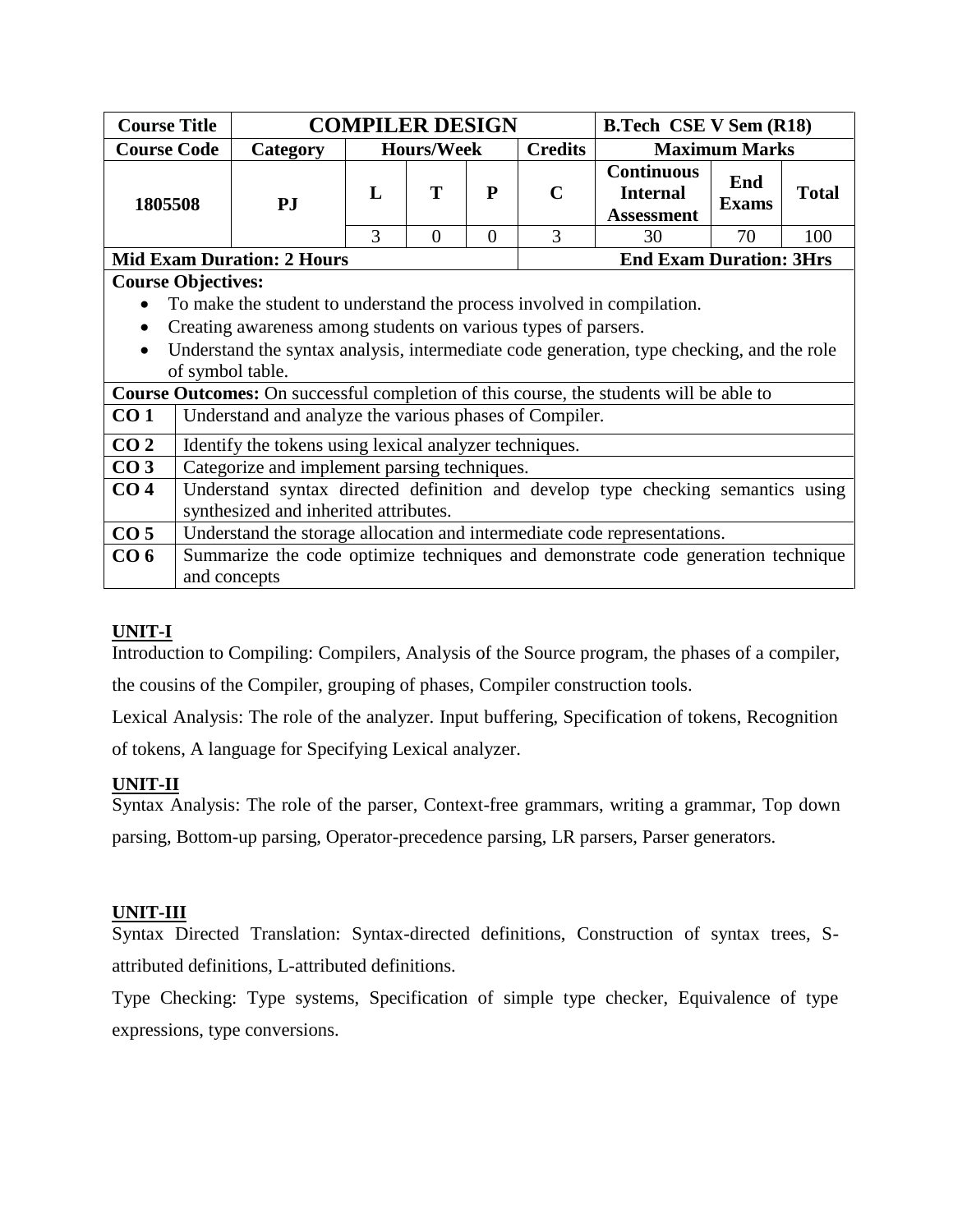Run-Time Environments: Source Language issues, storage organization, Storage-allocation strategies, Access to non local names, Symbol tables.

Intermediate Code generation: Intermediate languages, three address code, quadruple, triple and indirect triple.

#### **UNIT-V**

Code Generation: Issues in the Design of a code generator, The target machine, Basic blocks and flow graphs, Next-use information, A simple code generator, Register allocation and assignment,

DAG representation of basic blocks, peephole optimization.

Code Optimization: Introduction, the principle source of optimization.

### **Text Book:**

1. Alfred V. Aho, Ravi Sethi, Jeffrey D. Ullman, Compilers-Principles, Techniques and Tools, Pearson Education

### **Reference Books:**

- 1. Alfred V. Aho, Jeffrey D. Ullman, Principles of Compiler Design. Narosa Publications.
- 2. K. V. N. Sunitha, Compiler Construction, Pearson Education.
- 3. K. Muneeswaran, Compiler Design, Oxforward university press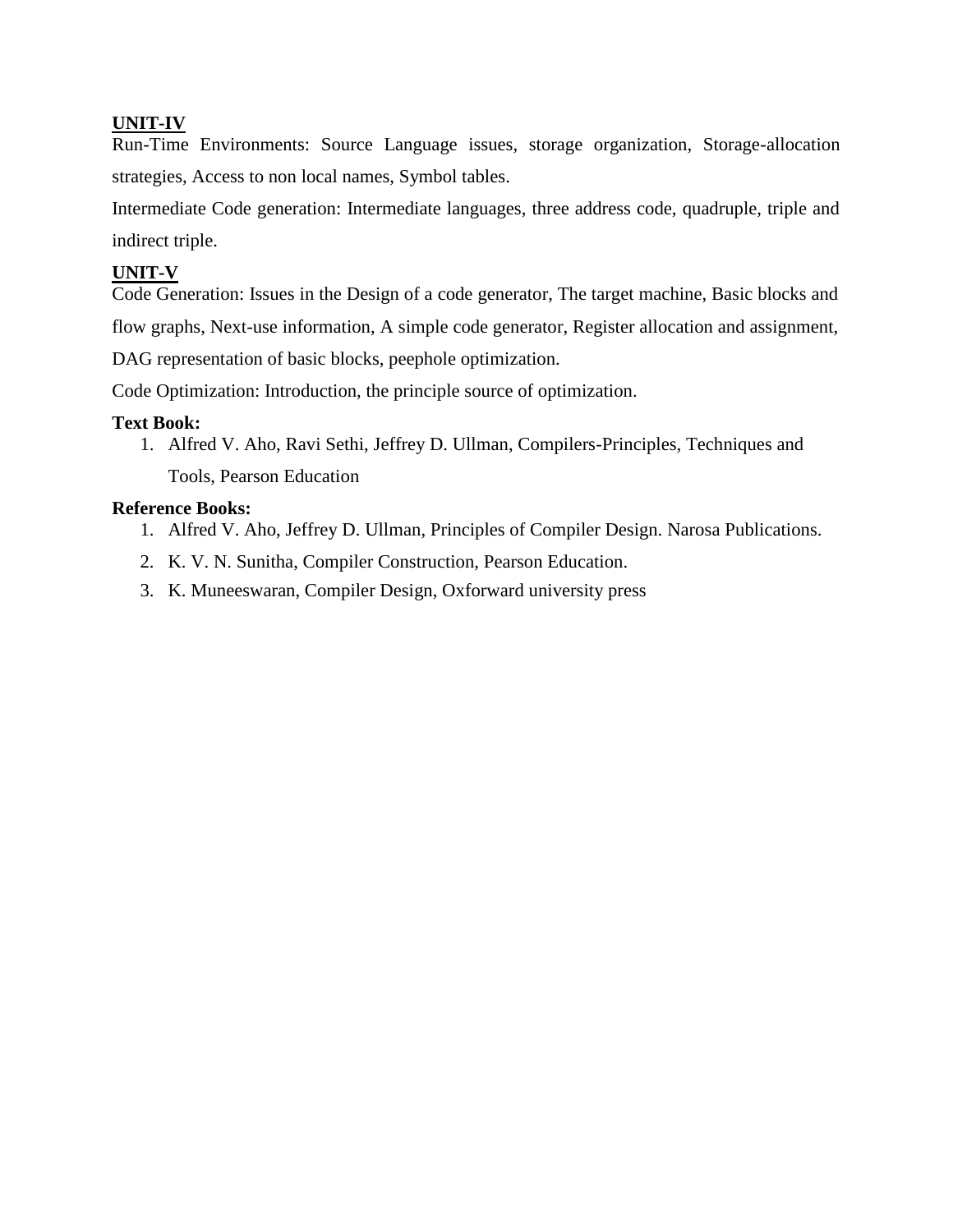| <b>Course Title</b> | <b>CONSTITUTION OF INDIA</b> | (Mandatory Course) |                   | <b>B.Tech CSE V Sem (R18)</b> |                |                                                           |                      |              |
|---------------------|------------------------------|--------------------|-------------------|-------------------------------|----------------|-----------------------------------------------------------|----------------------|--------------|
| <b>Course Code</b>  | <b>Category</b>              |                    | <b>Hours/Week</b> |                               | <b>Credits</b> |                                                           | <b>Maximum Marks</b> |              |
| 1805509             | PJ                           | L                  |                   | D                             | C              | <b>Continuous</b><br><b>Internal</b><br><b>Assessment</b> | End<br><b>Exams</b>  | <b>Total</b> |
|                     |                              |                    |                   |                               |                |                                                           |                      |              |

## **Course Objectives:**

- To understand the premises informing the twin themes of liberty and freedom from acivil rights perspective.
- To address the growth of Indian opinion regarding modern Indian intellectuals' constitutional role and entitlement to civil and economic rights as well asthe emergence of nationhood in the early years of Indian nationalism.
- To address the role of socialism in India after the commencement of the Bolshevik Revolution in 1917 and its impact on the initial drafting of the Indian Constitution.

|                 | <b>Course Outcomes:</b> On successful completion of this course, the students will be able to |
|-----------------|-----------------------------------------------------------------------------------------------|
| CO <sub>1</sub> | Understand the growth of the demand for civil rights in India for the bulk of Indians         |
|                 | before the arrival of Gandhi in Indian politics.                                              |
| CO <sub>2</sub> | Tell the intellectual origins of the frame work of argument that informed the                 |
|                 | conceptualization of social reforms leading to revolution in India.                           |
| CO <sub>3</sub> | Explain the circumstances surrounding the foundation of the Congress Socialist                |
|                 | Party [CSP] under the leadership of Jawaharlal Nehru and the eventual failure of the          |
|                 | proposal of direct elections through a dult suffrage in the Indian Constitution.              |
| CO <sub>4</sub> | Define the passage of the Hindu Code Bill of 1956.                                            |

# **UNIT-I**

### **History** of Making of the Indian Constitution:

History, Drafting Committee, (Composition & Working) **Philosophy of the Indian Constitution:** Preamble, Salient Features

# **UNIT-II**

# **Contours of Constitutional Rights & Duties:**

Fundamental Rights, Right to Equality, Right to Freedom, Right against Exploitation, Right to Freedom of Religion, Cultural and Educational Rights, Right to Constitutional Remedies, Directive Principles of State Policy, Fundamental Duties.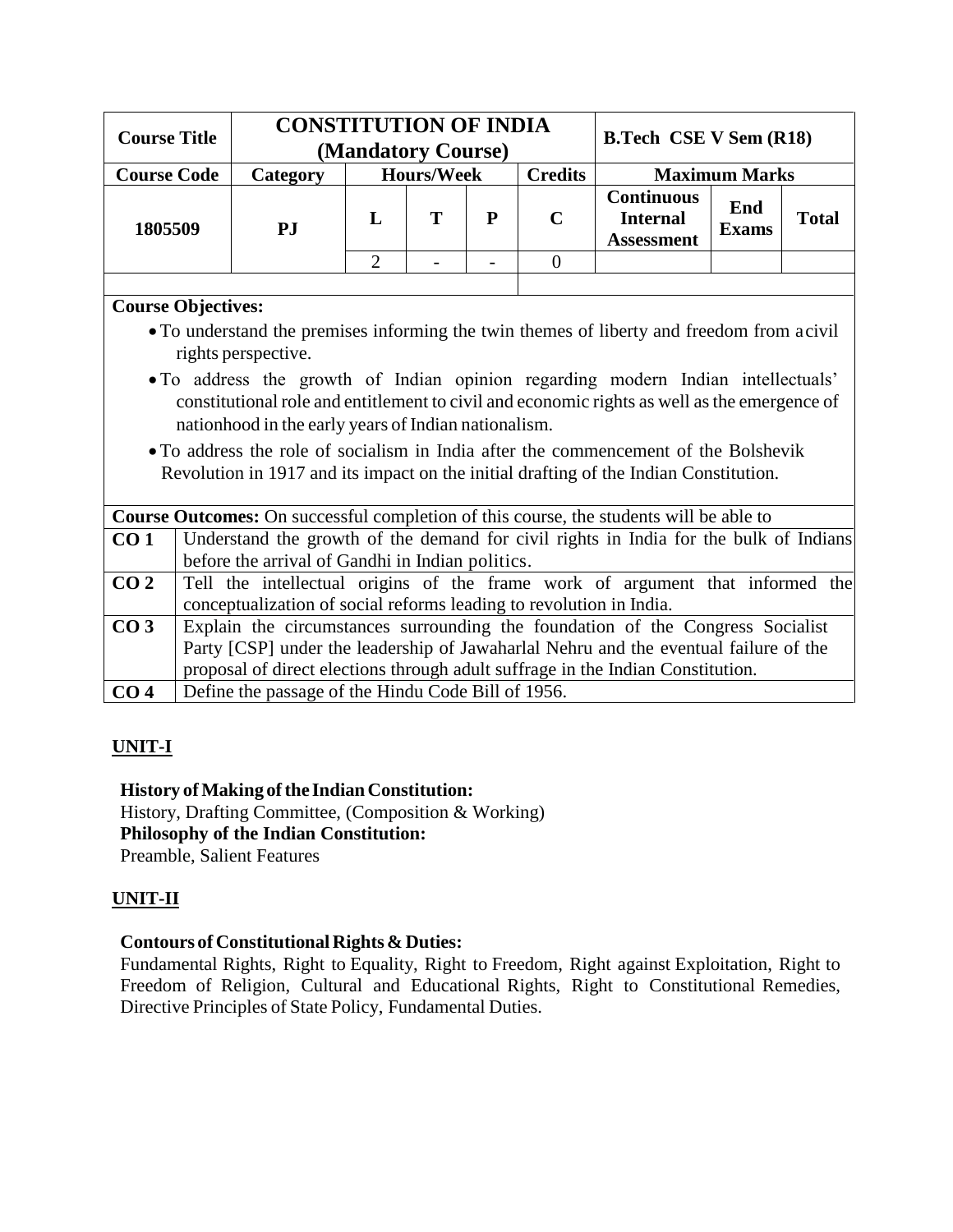## **UNIT-III**

### **Organs ofGovernance:**

Parliament, Composition, Qualifications and Disqualifications, Powers and Functions

### **Executive:**

President, Governor, Council of Ministers, Judiciary, Appointment and Transfer of Judges, Qualifications, Powers andFunctions.

### **UNIT-IV**

### **Local Administration:**

District's Administration head: Role and Importance, Municipalities: Introduction, Mayor and role of Elected Representative, CEO of Municipal Corporation.

**Pachayati raj:** Introduction, PRI: Zila Pachayat.

Elected officials and their roles, CEO Zila Pachayat: Position and role.

**Block level:** Organizational Hierarchy (Different departments),

**Village level:** Role of Elected and Appointed officials, Importance of grass root democracy.

### **UNIT-V**

### **Election Commission:**

Election Commission: Role and Functioning, Chief Election Commissioner and Election Commissioners.

**State Election Commission:** Role and Functioning.

Institute and Bodies for the welfare of SC/ST/OBC and women.

### **TEXT BOOKS:**

- 1. The Constitution of India, 1950 (Bare Act), Government Publication.
- 2. Dr. S. N. Busi, Dr. B. R. Ambedkar framing of Indian Constitution, 1st Edition, 2015.
- 3. M. P. Jain, Indian Constitution Law, 7th Edn., Lexis Nexis, 2014.
- 4. D.D. Basu, Introduction to the Constitution of India, Lexis Nexis, 2015.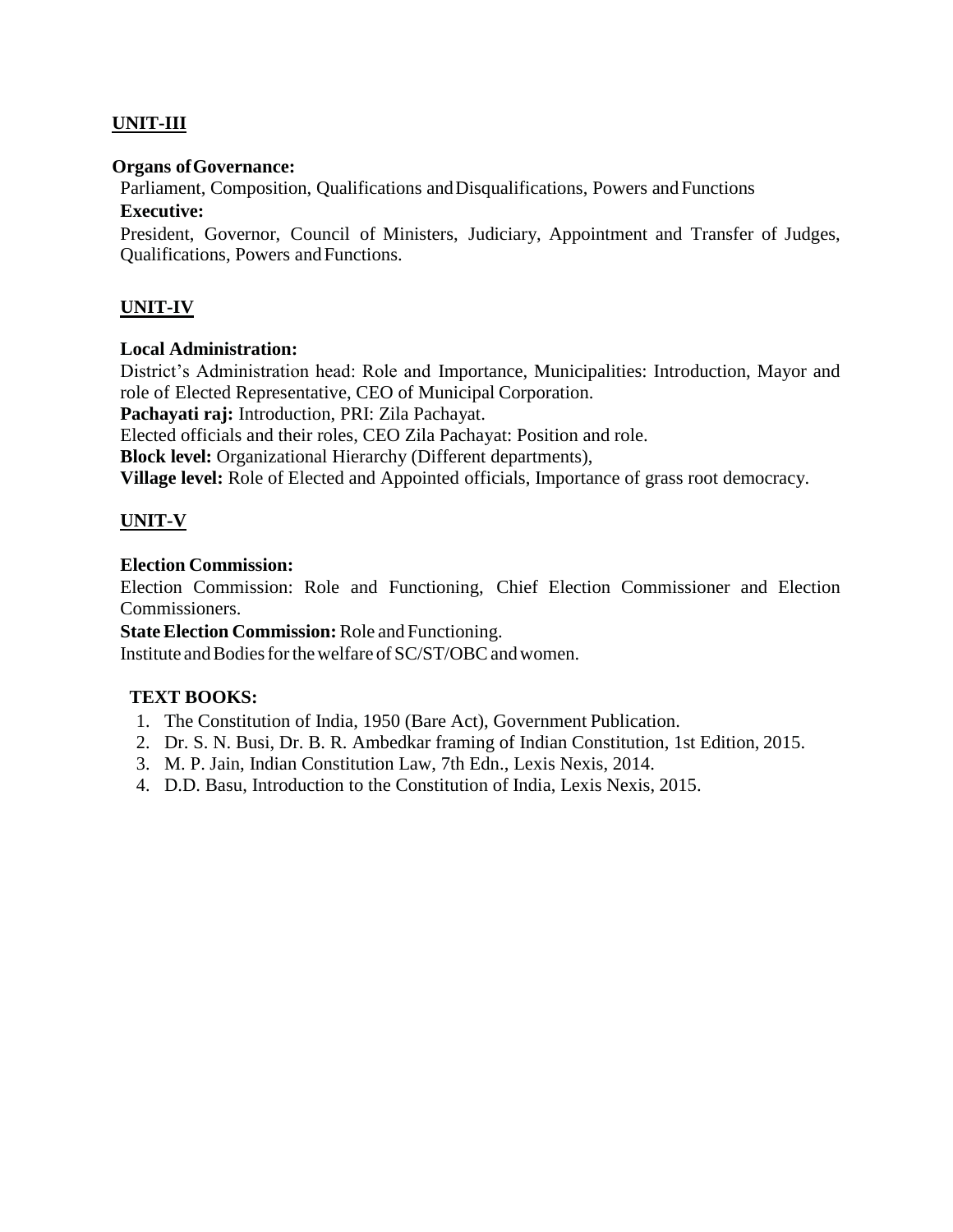| <b>Course Title</b> |          | <b>DATABASES LAB</b> |                   |                                |                | <b>B.Tech CSE V Sem (R18)</b>                       |                      |              |
|---------------------|----------|----------------------|-------------------|--------------------------------|----------------|-----------------------------------------------------|----------------------|--------------|
| <b>Course Code</b>  | Category |                      | <b>Hours/Week</b> |                                | <b>Credits</b> |                                                     | <b>Maximum Marks</b> |              |
| 1805510             | P.I      |                      |                   | P                              | $\mathbf C$    | <b>Continuou</b><br>s Internal<br><b>Assessment</b> | End<br><b>Exams</b>  | <b>Total</b> |
|                     |          |                      |                   | ⌒                              |                | 50                                                  | 50                   | 100          |
|                     |          |                      |                   | <b>End Exam Duration: 3Hrs</b> |                |                                                     |                      |              |

## **Course Objectives:**

- This course will enable students to Foundation knowledge in database concepts, technology and practice to groom students into well-informed database application developers.
- Strong practice in SQL programming through a variety of database problems.
- Develop database applications using front-end tools and back-end DBMS

| <b>Course Outcomes:</b> On successful completion of this course, the students will be able to |                                                                           |  |  |  |  |
|-----------------------------------------------------------------------------------------------|---------------------------------------------------------------------------|--|--|--|--|
| CO <sub>1</sub>                                                                               | Construct, Update and query on the database.                              |  |  |  |  |
| CO <sub>2</sub>                                                                               | Demonstrate the working of different concepts of DBMS                     |  |  |  |  |
| CO <sub>3</sub>                                                                               | Implement, analyze and evaluate the project developed for an application. |  |  |  |  |

# **List of Sample Experiments:**

- 1. Practicing DDL Commands.
- 2. Practicing DML Commands.
- 3. Implementation of Aggregate operations.
- 4. Implementation of special operators such as LIKE, BETWEEN, IN, EXISTS etc.
- 5. Implementation of SET operations (UNION, INTERSECTION, MINUS, JOIN etc)
- 6. Implementation of Oracle Functions.
- 7. Creating Views, Updatable views.
- 8. Creation of Triggers.
- 9. Creation of Cursors.
- 10. Writing sample programs in PL/SQL.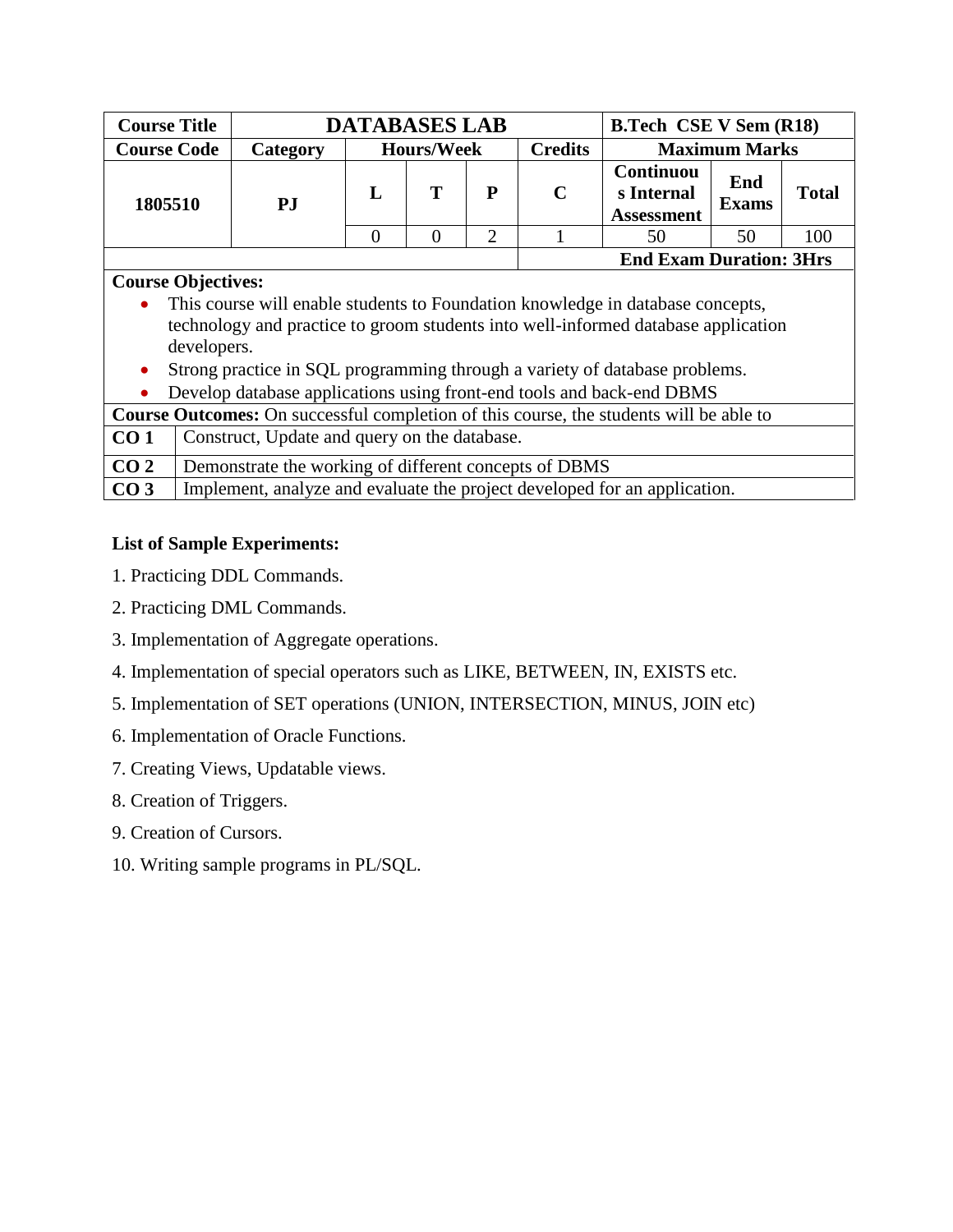| <b>Course Title</b> | <b>WEB TECHNOLOGIES LAB</b> |                   |  |   | <b>B.Tech CSE V Sem (R18)</b> |                                              |                     |              |
|---------------------|-----------------------------|-------------------|--|---|-------------------------------|----------------------------------------------|---------------------|--------------|
| <b>Course Code</b>  | <b>Category</b>             | <b>Hours/Week</b> |  |   | <b>Credits</b>                | <b>Maximum Marks</b>                         |                     |              |
| 1805511             | <b>UG</b>                   |                   |  | P | C                             | Continuou<br>s Internal<br><b>Assessment</b> | End<br><b>Exams</b> | <b>Total</b> |
|                     |                             |                   |  | ◠ |                               | 50                                           | 50                  | 100          |
|                     |                             |                   |  |   |                               | <b>End Exam Duration: 3Hrs</b>               |                     |              |

### **Course Objectives:**

- To learn the basic web concepts and Internet protocols.
- To introduce client side scripting with Java script and HTML.
- To introduce server side programming with PHP.

| <b>Course Outcomes:</b> On successful completion of this course, the students will be able to |                                                                            |  |  |  |  |
|-----------------------------------------------------------------------------------------------|----------------------------------------------------------------------------|--|--|--|--|
| CO <sub>1</sub>                                                                               | Design static web pages using HTML, CSS and Java Script.                   |  |  |  |  |
| CO <sub>2</sub>                                                                               | Create dynamic web pages using PHP and Java Script.                        |  |  |  |  |
| CO <sub>3</sub>                                                                               | Design web pages to authenticate users using Cookies.                      |  |  |  |  |
| CO <sub>4</sub>                                                                               | Develop server side programs using PHP and accessing database through PHP. |  |  |  |  |

## **Hardware and Software required:**

- 1. A working computer system with either Windows or Linux
- 2. A web browser either IE or Firefox
- 3. Apache web server or IIS Web server
- 4. A database either Mysql or Oracle

# **LIST OF EXPERIMENTS**

- 1. Basic HTML Tags,Table Tags,List Tags,Image Tags, Forms
- 2. Implement forms using HTML,FRAMES,CSS.
- 3. Write *JavaScript* to validate the following fields of the above registration page.

1. Name (Name should contains alphabets and the length should not be less than 6 characters).

2. Password (Password should not be less than 6 characters length).

3. E-mail id (should not contain any invalid and must follow the standard pattern name@domain.com)

4. Phone number (Phone number should contain 10 digits only).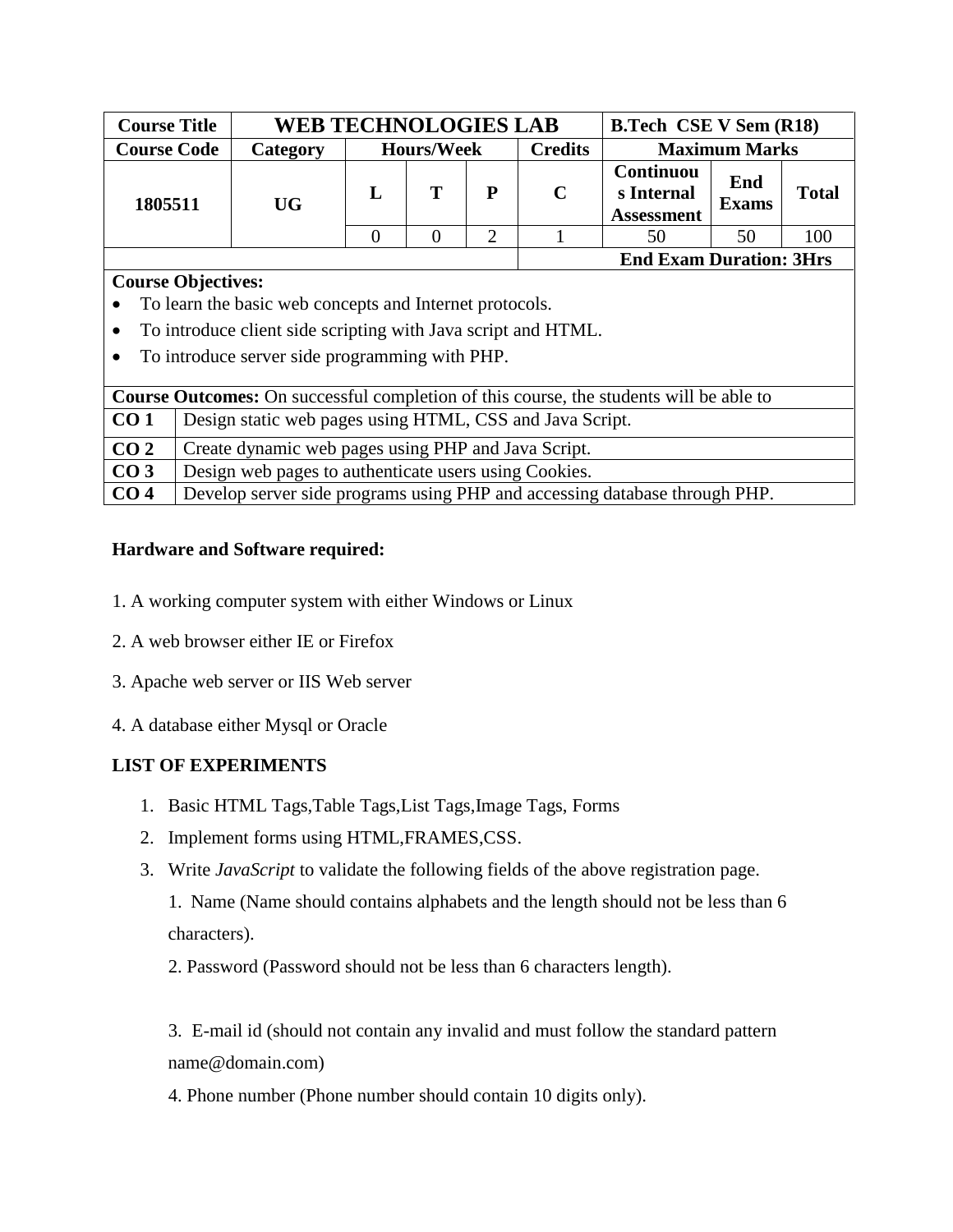- 4. Install the following on local machine
	- Apache web server
	- Tomcat application server locally,
	- Install MySQL
	- PHP and configure it to work with Apache web server and MySQL.
- 5. Write an HTML page with Javascript that takes a number from one text field in the range 0-999 and display it in other text field in words. If the number is out of range ,it should show "out of range" and if it is not a number, it should show "not a number" message in the result box.
- 6. Write an HTML page that has one input, which can take multi-line text and a submit button. Once the user clicks the submit button ,it should show the number of characters ,lines and words in the text entered using an alert message. Words are separated with white space and lines are separated with new line character.
- 7. Write an HTML page that contains a selection box with a list of 5 countries In the above page when the user selects a country, its capital should be printed next to the list, and add CSS to customize the properties of the font of the capital.
- 8. Create a php program to demonstrate the different predefined functions in Array and Math.
- 9. A user validation web application, where user submits the login name and password to server. These are checked against the data already available in database and if the data matches a successful login page is returned. Otherwise a failure message is shown to the user.
- 10. Create and save an XML document at the server, which contains 10 users information. Write a program which takes User Id as input and returns the user details by taking the user information from the XML document.
- 11. A web application takes a name as input and on submit it shows a hello page where is taken from the request and it shows a start time at the right top corner of the page and provides the logout button on clicking this button it should show a logout page with thank you message with the duration of Usage.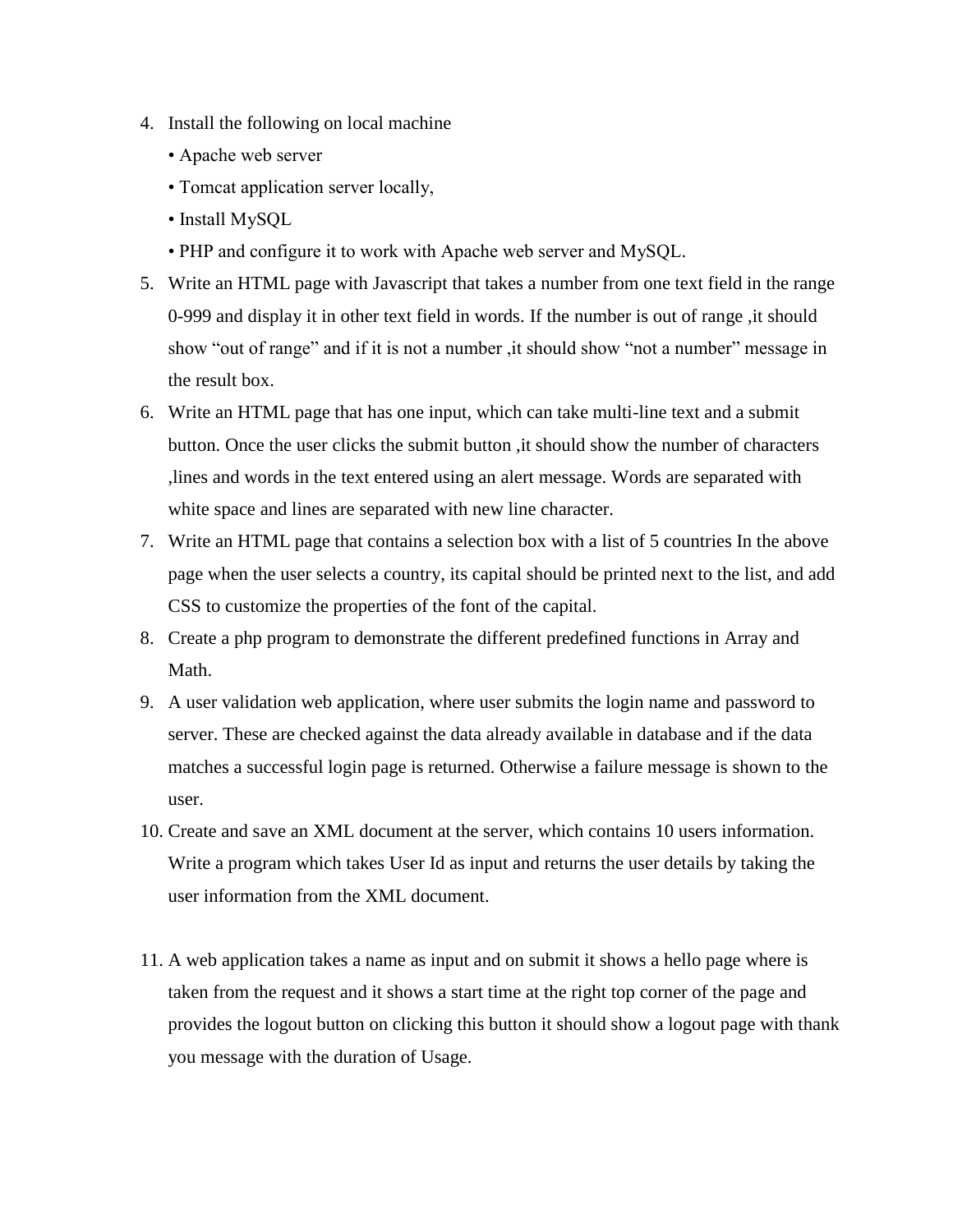- 12. A web application that lists all cookies stored in the browser on clicking "list cookies" button, add cookies if necessary.
- 13. Create a table which should contain at least the following fields: name, password, emailid, phone number (these should hold the data from the registration form).

Write a PHP program to connect to that database and extract data from the tables and display them. Experiment with various SQL queries.

Insert the details of the users who register with the web site, whenever a new user clicks the submit button in the registration page

14. Write a PHP which does the following job:

Insert the details of the 3 or 4 users who register with the web site by using registration. Authenticate the user when he submits the login form using the user name and password from the database.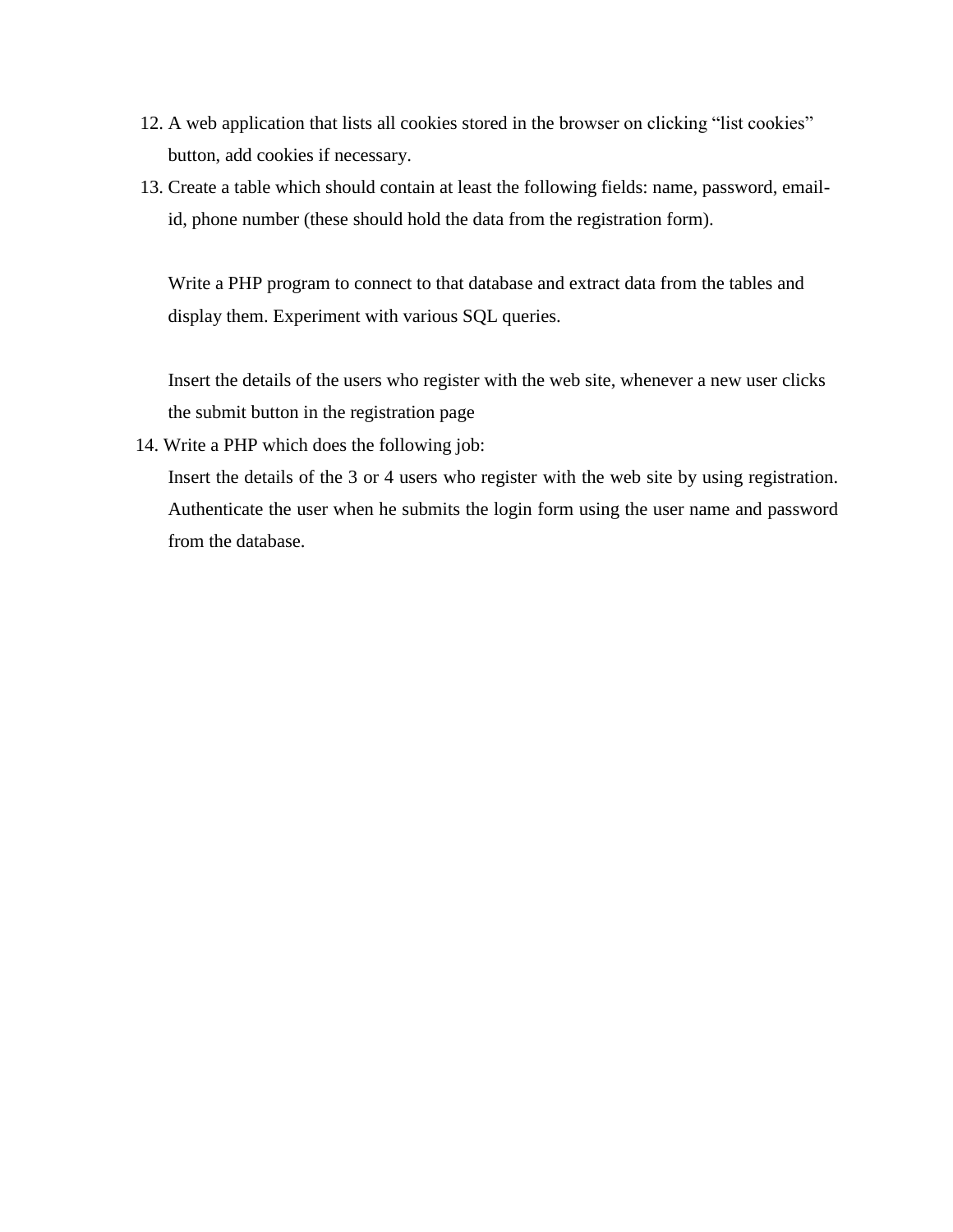| <b>Course Title</b> | <b>Advanced English</b><br><b>Communication Skills Lab</b> |                   |   |           |                    | B. Tech. V Sem. C.S.E<br>( <b>R18</b> ) |                                 |              |  |
|---------------------|------------------------------------------------------------|-------------------|---|-----------|--------------------|-----------------------------------------|---------------------------------|--------------|--|
| <b>Course Code</b>  | Category                                                   | <b>Hours/Week</b> |   |           | <b>Credit</b><br>S | <b>Maximum Marks</b>                    |                                 |              |  |
| 1824512             | <b>Humanities</b><br>and social                            | L                 | Т | ${\bf P}$ | $\mathbf C$        | <b>Internal</b><br><b>Assessment</b>    | <b>External</b><br><b>Exams</b> | <b>Total</b> |  |
|                     | sciences                                                   | --                |   | 2         |                    | 50                                      | 50                              | 100          |  |
|                     |                                                            |                   |   |           |                    |                                         | <b>End Exam Duration: 3Hrs</b>  |              |  |

### **Course Objectives:**

- $\triangleright$  To focus on improving the student's proficiency in English at all levels.
- $\triangleright$  To train students to use language effectively to participate in group discussions,
- $\triangleright$  To help them face interviews and sharpen public speaking skills
- $\triangleright$  To enhance the confidence of the student by exposing him/her to various situations and contexts which he/she would face in his/her career.
- $\triangleright$  To make students industry-ready.

| <b>Course Outcomes:</b> On successful completion of this course, the students will be able to |                                                                           |  |  |  |  |
|-----------------------------------------------------------------------------------------------|---------------------------------------------------------------------------|--|--|--|--|
| CO <sub>1</sub>                                                                               | <b>Describe</b> various employability skills required for the employment  |  |  |  |  |
| CO <sub>2</sub>                                                                               | <b>Understand</b> speaking and listening skills.                          |  |  |  |  |
| CO <sub>3</sub>                                                                               | <b>Analyze Behavioural skills.</b>                                        |  |  |  |  |
| CO <sub>4</sub>                                                                               | <b>Illustrate</b> various kinds of reports and present them schematically |  |  |  |  |
| CO <sub>5</sub>                                                                               | <b>Classify</b> the verbal and non-verbal communication                   |  |  |  |  |

### **1.Syllabus:**

The following course content is prescribed for the Advanced Communication Skills Lab:

**Functional English – Introduction --**Starting & Responding a Conversation--Social Etiquette Conversation -- role play – Body language in conversation—departure phrases.

**Technical Report Writing ---** Types of formats and styles, subject matter, organization, clarity, coherence and style, data-collection, tools, analysis

**Resume' Writing ---** Structure, format and style, planning, defining the career, objective, projecting one's strengths, and skills, creative self-marketing, cover letter

**Group Discussion---** Communicating views and opinions, discussing, intervening.Providing solutions on any given topic across a cross-section of individuals, (keeping an eye on modulation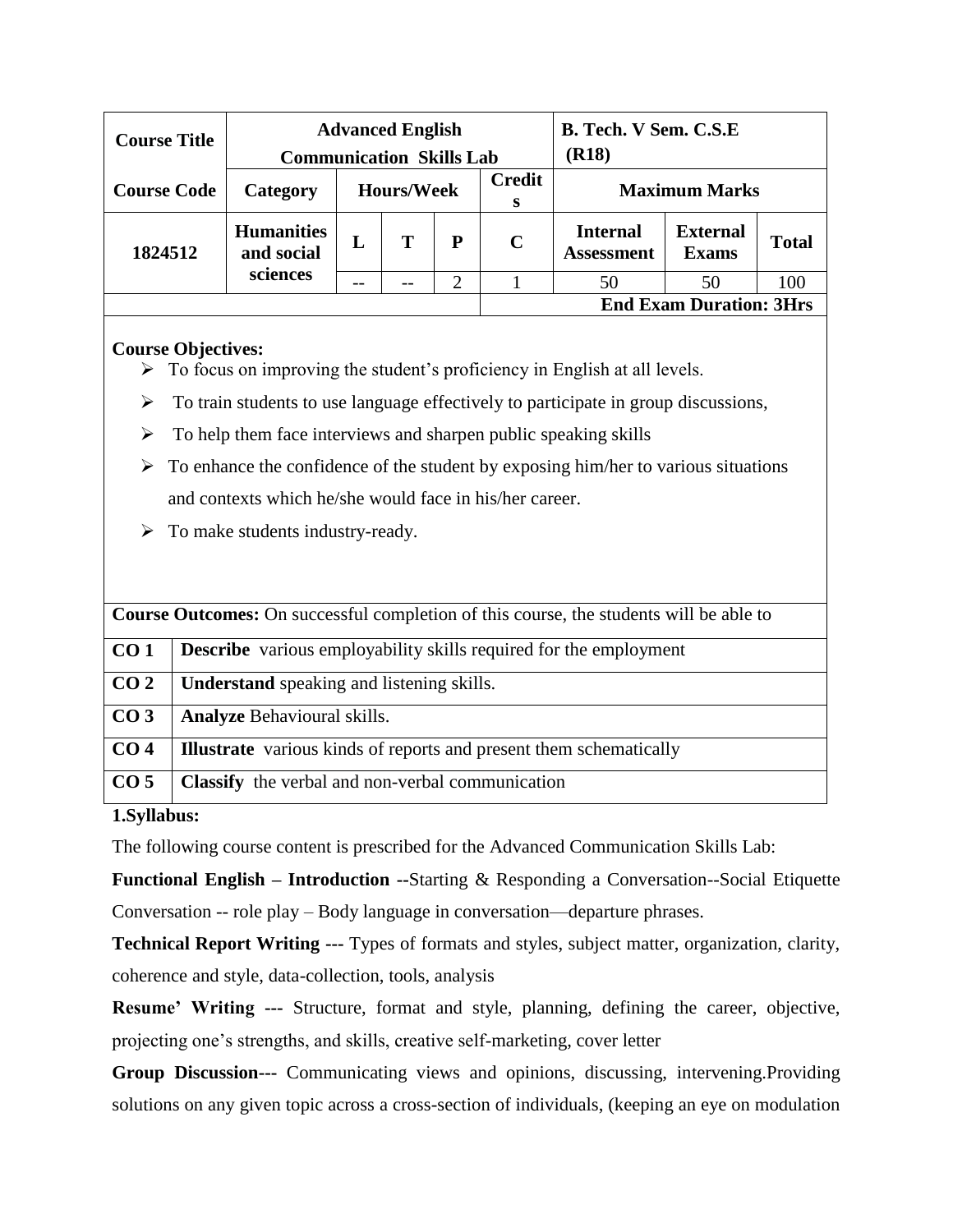of voice, clarity, body language, relevance, fluency and coherence) in personal and professional lives.

**Interview Skills ---** Concept and process, pre-interview planning, mannerisms, body language, organizing, answering strategies, interview through tele and video-conferencing.

**Technical Presentations (Oral) ---** Collection of data, planning, preparation, type, style and format, use of props, attracting audience, voice modulation, clarity, body language, asking queries.

### **2. Minimum Requirements**

The English Language Lab shall have two parts:

The Computer aided Language Lab for 60 students with 60 systems, one master console, LAN facility and English language software for self-study by learners.

The Communication Skills Lab with movable chairs and audio-visual aids with a P.A System, a TV, A digital stereo-audio and video system, Camcorder etc.

### **System Requirement (Hardware Component):**

Computer network with LAN with a minimum of 60 multimedia systems with the following specifications:

P-IV Processor, Speed-2.8 GHz, RAM\_512 MB minimum, Hard Disk-80 GB, Headphones

### **Prescribed Software: Walden and K-Van Solutions.**

**Books Suggested for English Language Lab Library (to be located within the lab in addition to the CDs of the text book which are loaded on the systems):**

- 1. **Technical writing and professional communication, Huckin and Olsen** Tata McGraw-Hil 2009.
- 2. **Speaking about Science,** A Manual for Creating Clear Presentations **by Scott Morgan and Barrett Whitener, Cambridge University press, 2006**.
- 3. **Handbook for Technical Writing** by David A McMurrey& Joanne Buckely CENGAGE Learomg 2008.
- 4. **Technical Communication** by Meenakshi Raman &Sangeeta Sharma, Oxford University Press 2009.
- 5. **The ACE of Soft Skills** by Gopal Ramesh and Mahadevan Ramesh, Pearson Education, 2010.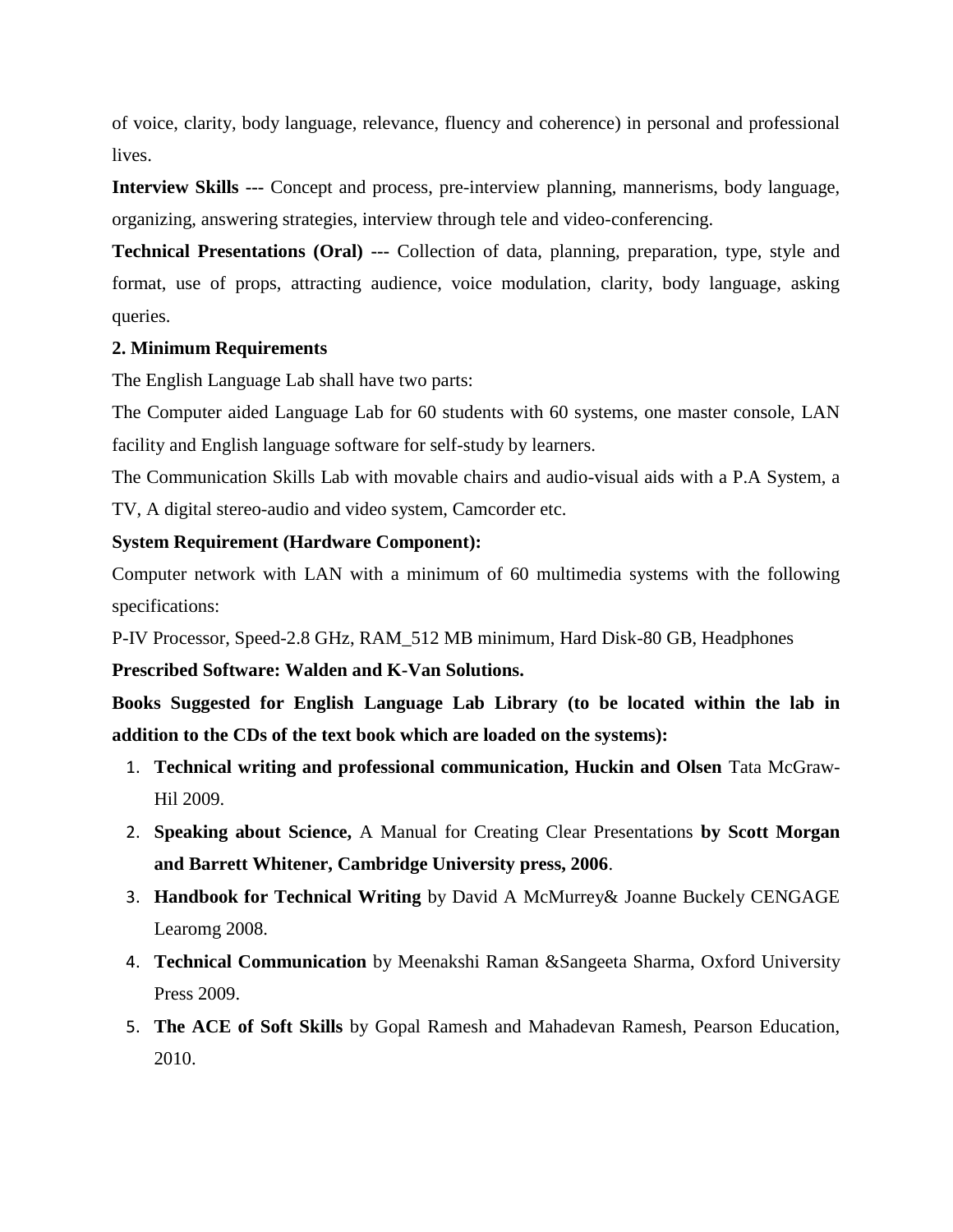- 6. **Cambridge English for Job-Hunting** by ColmDownes, Cambridge Unicversity Press, 2008.
- 7. **Resume's and Interviews** by M. Ashraf Rizvi, Tata McGraw-Hill, 2008.
- 8. **From Campus to Corporate** by KK Ramachandran and KK Karthick, Macmillan Publishers India Ltd, 2010.
- 9. **English Language Communication: A Reader cum Lab Manual**Dr A Ramakrishna Rao, Dr G Natanam& Prof SA Sankaranarayanan, Anuradha Publications, Chennai 2008.
- 10. **Managing Soft Skills** by K R Lakshminarayan and T. Muruguvel, Sci-Tech Publications, 2010.
- 11. **Business Communication** by John X Wang, CRC Press, Special Indian Edition, 2008.

---------------------